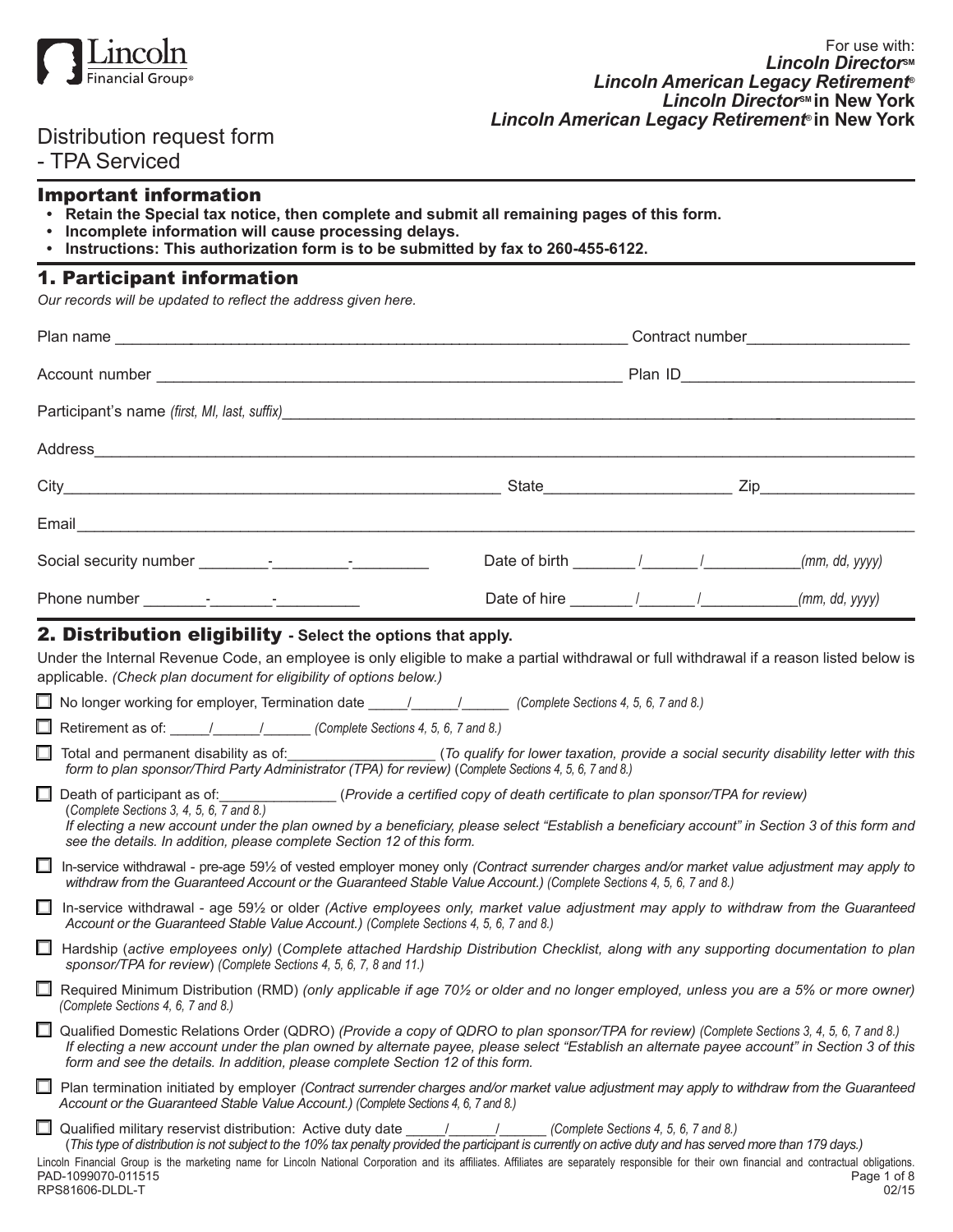# 3. Beneficiary for death benefit/alternate payee for QDRO

- **• Complete if distribution due to death or QDRO.** *Note: If there are multiple beneficiaries, each must fill out a separate form.*
- For information regarding your investment election, please see below.

# **• Please complete Section 12, Beneficiary/alternate payee portion of this form if establishing an account.**

| rease complete Section 12, Beneficial yialterriate payee portion of this form if establishing an account.                                                                                                                                                                                                                                                                                                                    |                         |                                                                          |
|------------------------------------------------------------------------------------------------------------------------------------------------------------------------------------------------------------------------------------------------------------------------------------------------------------------------------------------------------------------------------------------------------------------------------|-------------------------|--------------------------------------------------------------------------|
|                                                                                                                                                                                                                                                                                                                                                                                                                              |                         |                                                                          |
|                                                                                                                                                                                                                                                                                                                                                                                                                              |                         |                                                                          |
|                                                                                                                                                                                                                                                                                                                                                                                                                              |                         |                                                                          |
|                                                                                                                                                                                                                                                                                                                                                                                                                              |                         | Date of birth $\frac{1}{\sqrt{2}}$ / $\frac{1}{\sqrt{2}}$ (mm, dd, yyyy) |
| Share % (for death benefit only)                                                                                                                                                                                                                                                                                                                                                                                             |                         | Amount \$ (for QDRO only)                                                |
| Information regarding your investment election:<br>For beneficiary accounts: Your account will be invested in the same investment options as the participant's account was<br>invested in at the time of the distribution.<br>$\Box$ Establish a beneficiary account - This option may be available due to the death of the participant.                                                                                     |                         |                                                                          |
| For alternate payee accounts: Your account will be invested using the following hierarchy; 1. to the qualified default investment<br>alternative (QDIA) option named by the plan, 2. the plan's default option, 3. the contractual default option.<br>$\Box$ Establish an alternate payee account - This option may be available in the event of a QDRO.                                                                     |                         |                                                                          |
| For beneficiary/alternate payee accounts: The proceeds will remain invested as such until you contact The Lincoln National<br>Life Insurance Company and/or Lincoln Life & Annuity Company of New York, herein separately and collectively referred to as<br>("Lincoln") and choose a new investment election.                                                                                                               |                         |                                                                          |
| 4. Withdrawal options - This section must be completed for all distribution types.                                                                                                                                                                                                                                                                                                                                           |                         |                                                                          |
| Refer to the important tax information section of this form for further withholding information.                                                                                                                                                                                                                                                                                                                             |                         |                                                                          |
| Please choose from one of the options below:                                                                                                                                                                                                                                                                                                                                                                                 |                         |                                                                          |
| Option 1: Distribution (Do not complete this section if electing a direct rollover.)                                                                                                                                                                                                                                                                                                                                         |                         |                                                                          |
| □ Total lump sum distribution payable to me for the full amount available (This is not available for hardship withdrawal requests.)                                                                                                                                                                                                                                                                                          |                         |                                                                          |
| Partial withdrawal payable to me in the amount of \$<br><b>Required Minimum Distribution</b> (RMD) in the amount of \$                                                                                                                                                                                                                                                                                                       |                         |                                                                          |
| (Only applicable if age 701/2 or older and no longer employed, unless you are a 5% or more owner. The \$ amount needs to meet the RMD<br>requirements or penalities may apply.)                                                                                                                                                                                                                                              |                         |                                                                          |
| $\Box$ Check this box and complete the information below if your beneficiary is your spouse and is more than 10 years younger<br>than you.                                                                                                                                                                                                                                                                                   |                         |                                                                          |
| Spouse's name (first, MI, last, suffix)<br>Spouse: 1990                                                                                                                                                                                                                                                                                                                                                                      |                         |                                                                          |
|                                                                                                                                                                                                                                                                                                                                                                                                                              |                         |                                                                          |
| $E$ mail $\frac{1}{2}$                                                                                                                                                                                                                                                                                                                                                                                                       |                         |                                                                          |
|                                                                                                                                                                                                                                                                                                                                                                                                                              |                         | Date of birth 1 1 (mm, dd, yyyy)                                         |
| <b>□ Hardship withdrawal</b> (active employees only) requested withdrawal amount of \$                                                                                                                                                                                                                                                                                                                                       |                         |                                                                          |
| If taxes are being withheld, do you want the check to equal the amount requested? $\Box$ Yes $\Box$ No<br>If you select yes, the withdrawal amount will be increased to cover the tax withholding elections made in Section 6 of the form<br>(if you have sufficient funds to do so). If no, the payment amount will be reduced by the tax withholding elections.<br>The TPA will provide the amount(s) and source(s) below: |                         |                                                                          |
| $\frac{1}{2}$<br>Salary Deferral*                                                                                                                                                                                                                                                                                                                                                                                            | <b>Prevailing Wages</b> | $\frac{1}{2}$                                                            |
| $\frac{1}{2}$<br><b>Employer Match</b>                                                                                                                                                                                                                                                                                                                                                                                       | Roth*                   |                                                                          |
| Employer Profit Sharing \$<br>*Only earnings that have accrued as of the later of December 31, 1988 or the end of the last Plan Year ending before July 1, 1989 can be included in a hardship distribution.                                                                                                                                                                                                                  |                         |                                                                          |
| Option 2: Direct rollover and lump sum distribution combination for entire account balance                                                                                                                                                                                                                                                                                                                                   |                         |                                                                          |
| <b>Direct rollover as a portion</b> of my vested account balance \$<br><u>Direct rollover as a portion</u> of my vested account balance \$<br><u>Directive</u> and receive the remainder as a lump sum<br>payable to myself.                                                                                                                                                                                                 |                         |                                                                          |
| A lump sum payment payable to myself in the amount of \$__________________________ and the remainder payable as a direct rollover<br>to the company provided in Section 7.                                                                                                                                                                                                                                                   |                         |                                                                          |
| <b>Option 3: Direct rollover</b>                                                                                                                                                                                                                                                                                                                                                                                             |                         |                                                                          |
| <b>Total vested account balance</b>                                                                                                                                                                                                                                                                                                                                                                                          |                         |                                                                          |

**Rollover a part of my vested account balance** in the amount of \$\_\_\_\_\_\_\_\_\_\_\_\_\_\_\_ *(Complete Section 7 to provide rollover*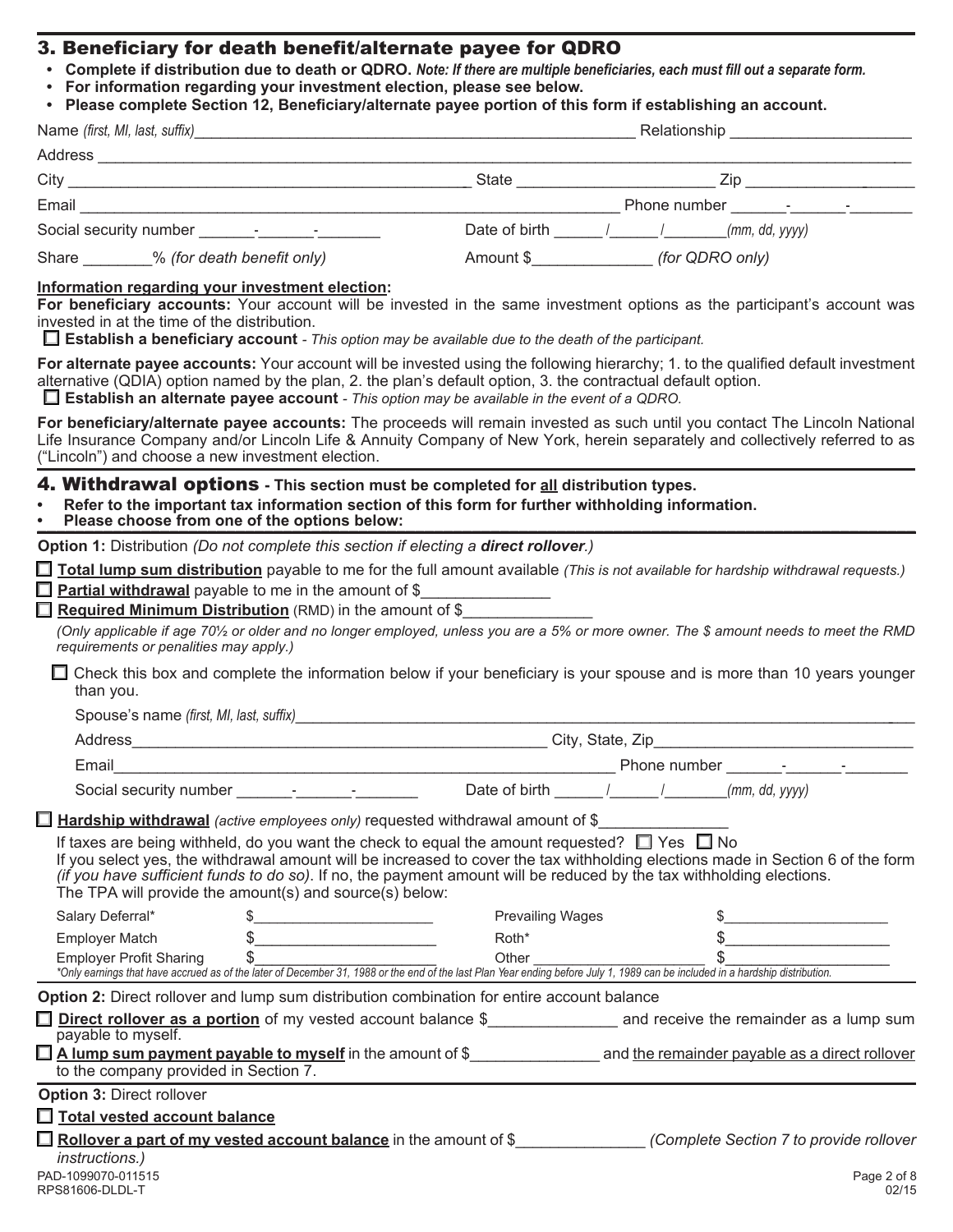|           | 5. Vesting/after-tax/Roth/loans<br>To be completed by plan sponsor/trustee or third party administrator (TPA), if applicable.                                                                                                                                                                                                                                                                        |
|-----------|------------------------------------------------------------------------------------------------------------------------------------------------------------------------------------------------------------------------------------------------------------------------------------------------------------------------------------------------------------------------------------------------------|
| $\bullet$ | Is the participant 100% vested in all sources? $\Box$ Yes $\Box$ No<br>If "No" indicate information below:<br>Indicate the number of hours worked in current year                                                                                                                                                                                                                                    |
|           | Indicate the number of years of service<br>٠                                                                                                                                                                                                                                                                                                                                                         |
|           | Indicate percentage vested by source below:<br>□ Bundled Employer & Employee<br>$\frac{0}{0}$<br>Employer<br>$\%$<br>100<br>$\%$<br>Qualified Safe Harbor Match<br>$\%$<br>100<br><b>Employer Discretionary</b><br>Qualified Safe Harbor Non-Elective<br>$\%$<br><b>Employer Match</b><br>$\%$<br>100<br>$\%$<br><b>Employer Secondary Match</b><br>$\%$<br><b>Prevailing Wages</b><br>$\frac{0}{0}$ |
| $\bullet$ | Does this distribution contain after tax dollars? $\square$ No $\square$ Yes<br>If yes, what is the after tax cost basis? \$                                                                                                                                                                                                                                                                         |
| $\bullet$ | Does this distribution contain Roth dollars? $\square$ No $\square$ Yes<br>If yes, what is the Roth cost basis? $\frac{1}{2}$ Date of first Roth contribution: $\frac{1}{2}$<br>(mm, dd, yyyy)                                                                                                                                                                                                       |
| $\bullet$ | Is there an outstanding loan? $\square$ No $\square$ Yes* If yes, what is the outstanding balance? \$<br>*Loans will be defaulted in the event of termination from employment. A Form 1099-R will be issued for the year in which the loan is defaulted.                                                                                                                                             |
| $\bullet$ | Loan default date<br>(Must be the same or prior to distribution date. Loan default cannot satisfy the RMD).                                                                                                                                                                                                                                                                                          |
|           | Does this distribution contain 457(b) Governmental Plan money? $\square$ No $\square$ Yes If yes, how much? \$                                                                                                                                                                                                                                                                                       |

# 6. Important tax information

Applicable federal and state tax withholding rules will be applied to any taxable amount not directly rolled over to an IRA or qualified plan as required by law. In general, the amounts you elect to directly roll over and amounts which are not subject to federal income tax (e.g., any amounts you contributed to the plan on an after-tax or Roth basis, or qualified distributions from a designated Roth account) are not subject to federal income tax withholding. See the Special Tax Notice accompanying this form for more information.

#### **A. Mandatory federal tax withholding** *(unless an exception applies, see Section B below)*

Mandatory federal income tax withholding of 20% applies to any distribution taken in cash that would otherwise be eligible for rollover. See the Special Tax Notice accompanying this form for more information. This also pertains to death distributions for spouse and non-spouse.

**h Mandatory 20% withholding, or increase to \_\_\_\_\_\_\_\_\_\_\_\_%.** (may not be lower than 20%) *If no selection is made, mandatory 20% will be withheld.*

#### **B. Exceptions to federal income tax withholding**

Federal tax withholding of 10% applies to distributions that are not eligible for rollover unless you elect to have no withholding apply:

- **Financial hardship distribution** For additional information, refer to Section C below.
- Required minimum distribution (RMD) Please note: Any withdrawal amount, which exceeds the required minimum distribution dollar amount is subject to 20% mandatory federal tax withholding.

*Federal tax of 10% will be withheld unless you choose otherwise below. If you elect not to have taxes withheld, you will still be liable for payment of federal and state income tax, if applicable, at the time you prepare your personal tax filing. You may also be subject to tax penalties under the estimated tax payment rules if your payment of estimated tax and withholding, if any, are not adequate. You may wish to discuss your withholding election with a qualified tax advisor.*

- **H** I elect NOT to withhold the 10% federal tax If you check this box, Lincoln will withhold 0% federal tax on distributions due to financial hardship distribution or required minimum distribution.
- <sup>h</sup> **I elect to withhold more than the 10% federal tax** *(may elect withholding up to your current tax rate)* \_\_\_\_\_\_\_\_\_\_% *If no selection is made, a 10% federal withholding tax will be withheld.*

#### **C. Hardship withdrawals only**

If you are under age 59½, the IRS permits you to take additional amounts to cover the IRS 10% penalty tax. This is separate from the voluntary withholding previously described. If you mark the box below, we will increase the requested distribution amount by 10% (provided you have sufficient funds to do so) and withhold and remit the additional amount to the IRS on your behalf as a tax withholding.

#### □ Additional amount to cover 10% penalty tax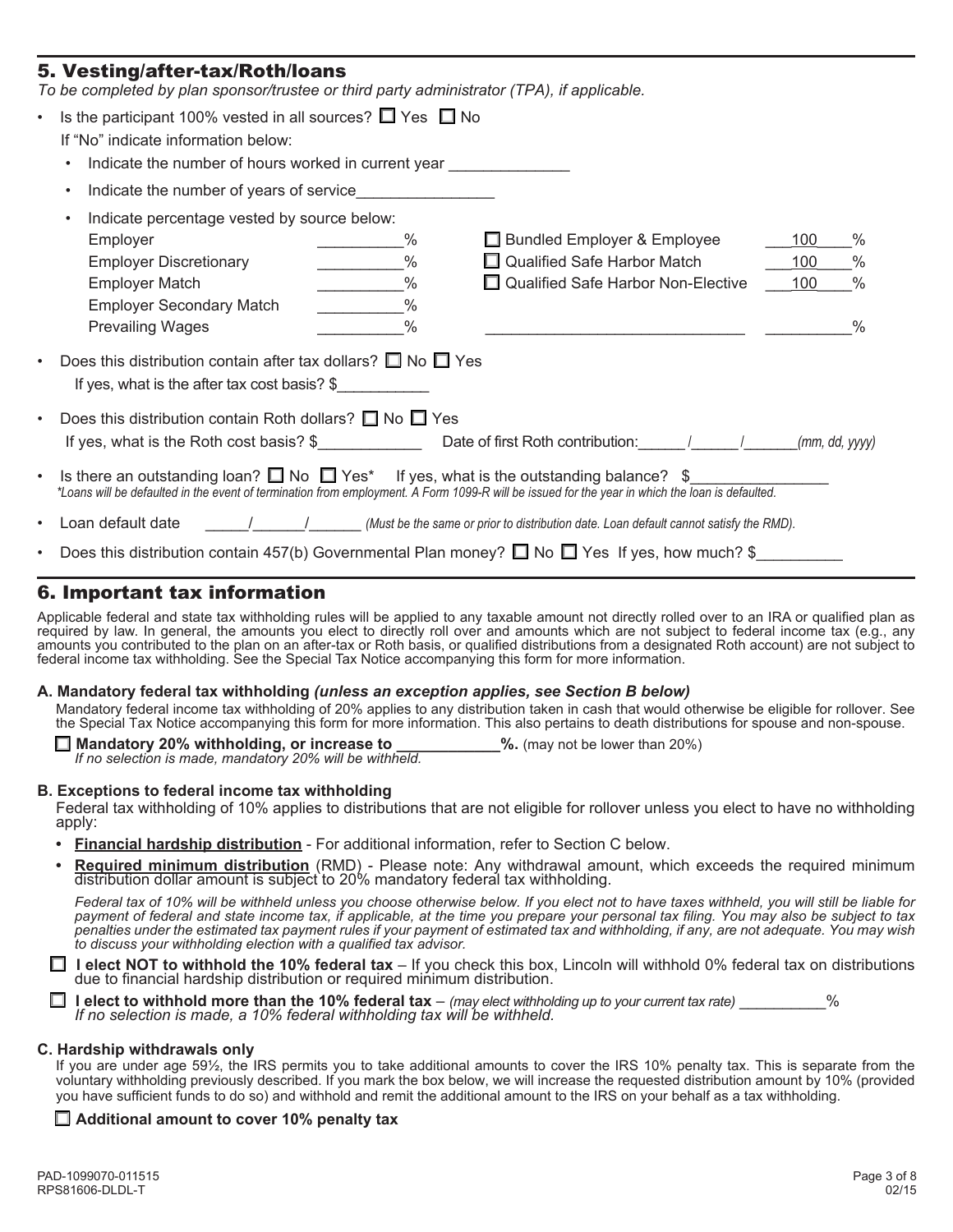# 6. Important tax information (cont.)

### **D. State tax withholding**

Lincoln may be required to withhold state tax from your distribution based upon state tax law for your state of residency. In order to assist us with this, please provide your state of residence in the space below.

State of Residence \_\_\_\_\_\_\_\_\_\_ (*Enter state of residence at time of withdrawal)*

Depending on your state of residence, you may elect not to have withholding apply, or if withholding is required, you may elect to increase the minimum rate of withholding. In other cases, state tax withholding is not available.

The following choices apply only if your state requires or allows income tax withholding.

- If your state mandates a higher amount of income tax withholding than you elect (including if you elect no income tax withholding), we will withhold the higher amount.
- If your state does not require income tax withholding, we will not withhold any state income tax unless you specify an amount.
- If state tax withholding is not available in a particular state, we will not withhold state income tax even if you elect withholding.

We recommend that you contact your tax advisor before making any tax withholding elections to answer any questions that you may have regarding your state's withholding laws. If required by your state of tax residence, please submit the applicable state issued withholding election form.

 $\square$  Do NOT withhold state taxes unless required by law

 $\Box$  Withhold state taxes at the rate of:  $\,$  \$  $\,$  or  $\,$   $\,$  %

*Note: The dollar amount or percentage withheld must meet the minimum withholding guidelines for your state.*

If you are a resident of **North Carolina**, you must complete and return a Form NC-4P in order to withhold more than the minimum, or to opt out of withholding, for North Carolina income tax purposes.

If you are a resident of **Michigan**, you must complete and return a Form MI W-4P in order to complete your withholding election, or to opt out of withholding, for Michigan income tax purposes.

# 7. Distribution method

| Note: A check will be issued unless you provide other instructions. All rollover requests are processed as a check |  |  |  |  |
|--------------------------------------------------------------------------------------------------------------------|--|--|--|--|
| payment.                                                                                                           |  |  |  |  |

The requested method of payment should be:

| ш. | <b>Check</b> (mailed to participant, beneficiary, or alternate payee)<br><b>Rollover check</b> (mailed to participant, beneficiary, or alternate payee) $\Box$ <b>Rollover check</b> (mailed to plan sponsor/trustee)<br>$\Box$ Rollover check (mail to rollover company listed below):   | $\Box$ Check (mailed to plan sponsor/trustee) |                  |  |
|----|-------------------------------------------------------------------------------------------------------------------------------------------------------------------------------------------------------------------------------------------------------------------------------------------|-----------------------------------------------|------------------|--|
|    | <b>Rollover company information</b>                                                                                                                                                                                                                                                       |                                               |                  |  |
|    |                                                                                                                                                                                                                                                                                           |                                               |                  |  |
|    | Address: City                                                                                                                                                                                                                                                                             |                                               |                  |  |
|    |                                                                                                                                                                                                                                                                                           | <b>State</b>                                  | $\overline{Zip}$ |  |
|    |                                                                                                                                                                                                                                                                                           |                                               |                  |  |
|    | <b>ACH deposit</b> - Send funds electronically to my personal checking account. Please provide a copy of a voided check and<br>submit with this completed form.<br>Must provide banking information below: (If incomplete or inaccurate information is received, a check will be mailed.) |                                               |                  |  |
|    |                                                                                                                                                                                                                                                                                           |                                               |                  |  |
|    |                                                                                                                                                                                                                                                                                           |                                               |                  |  |
|    |                                                                                                                                                                                                                                                                                           |                                               |                  |  |
|    |                                                                                                                                                                                                                                                                                           |                                               |                  |  |
|    | City Zip                                                                                                                                                                                                                                                                                  |                                               |                  |  |
|    | *Note: For funds sent via electronic transfer, the account must be in the account holder's name. Depending on the financial institution, if may take three or four days from                                                                                                              |                                               |                  |  |

*our processing date to be received in the account.*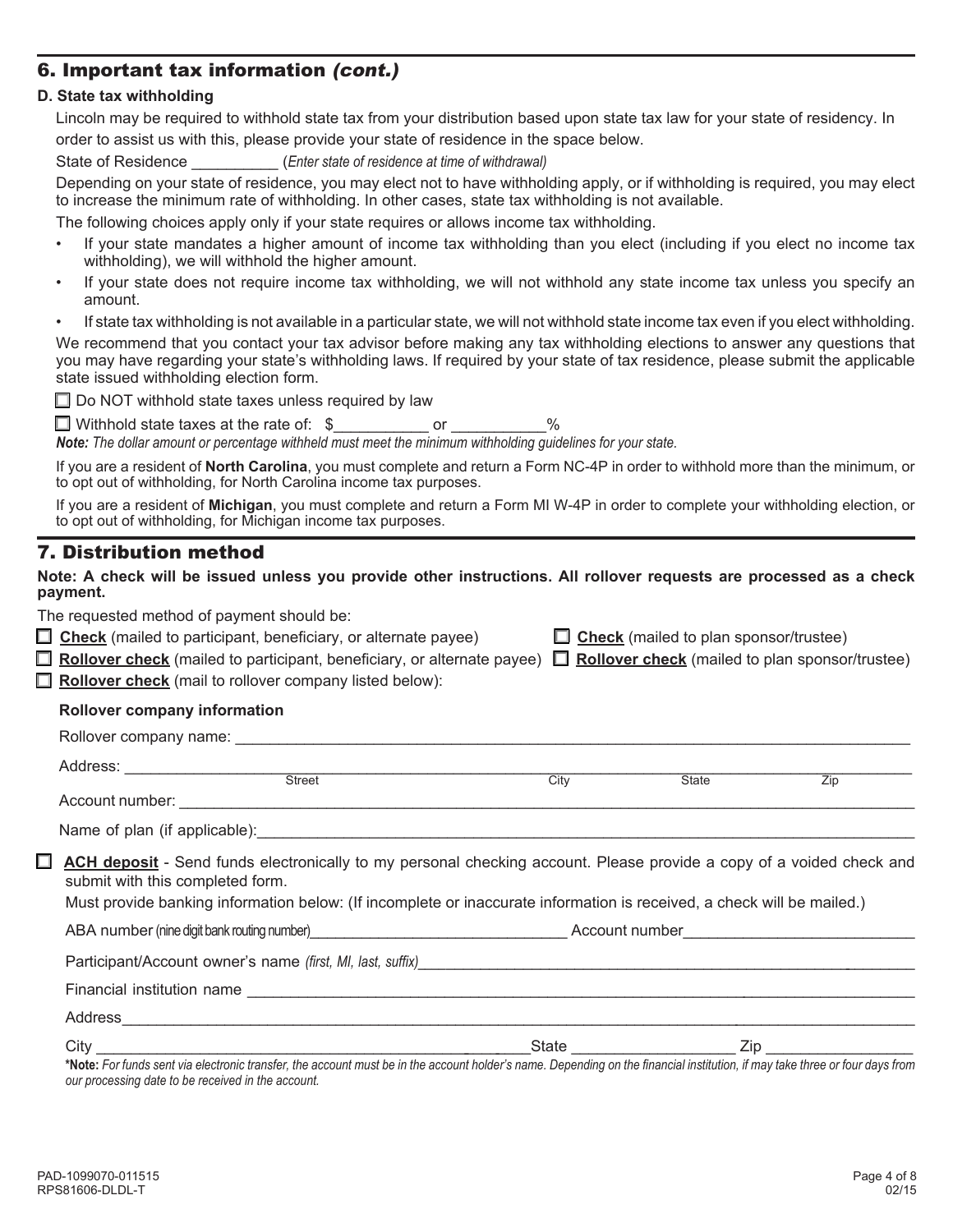# 8. Participant/alternate payee/beneficiary/spouse signatures

*Spousal consent may not be required for all plans. Please check with your plan sponsor/trustee.*

**If you move during the year in which you take a distribution, you must contact us and provide your new address; otherwise, you may not receive your Form 1099-R.**

#### **Participant consent**

By signing below you certify that the information contained on this form is complete and accurate.

**Residents of all states except Alabama, Arkansas, Colorado, District of Columbia, Florida, Kentucky, Louisiana, Maine, Maryland, New Jersey, New Mexico,**  New York, Ohio, Oklahoma, Pennsylvania, Rhode Island, Tennessee and Washington, please note: Any person who knowingly, and with intent to defraud any insurance company or other person, files or submits an application or statement of claim containing any materially false or deceptive information, or conceals, for the purpose of misleading, information concerning any fact material thereto, commits a fraudulent insurance act, which is a crime and may subject such person to criminal and civil penalties.

For Arkansas, Colorado, Kentucky, Louisiana, Maine, New Mexico, Ohio, Rhode Island, Tennessee residents only: Any person who, knowingly and with intent to injure, defraud or deceive any insurance company or other person, files an application for insurance or statement of claim containing any materially false information or conceals for the purpose of misleading, information concerning any fact material thereto commits a fraudulent insurance act, which is a crime and may subject such person to criminal and civil penalties, fines, imprisonment, or a denial of insurance benefits.

**For Alabama residents only:** Any person who knowingly presents a false or fraudulent claim for payment of a loss or benefit or who knowingly presents false information in an application for insurance is guilty of a crime and may be subject to restitution fines or confinement in prison, or any combination thereof.

**For District of Columbia residents only:** WARNING: it is a crime to provide false or misleading information to an insurer for the purpose of defrauding the insurer or any other person. Penalties include imprisonment and/or fines. In addition, an insurer may deny insurance benefits if false information materially related to a claim was provided by the applicant.

For Florida and New Jersey residents only: Any person who knowingly and with intent to injure, defraud, or deceive any insurer files a statement of claim or an application containing any false, incomplete, or misleading information is guilty of a felony of the third degree.

For Maryland residents only: Any person who knowingly or willfully presents a false or fraudulent claim for payment of a loss or benefit or who knowingly or willfully presents false information in an application for insurance is guilty of a crime and may be subject to fines and confinement in prison.

**For New York residents only:** Any person who knowingly and with intent to defraud any insurance company or other person files an application for insurance or statement of claim containing any materially false information, or conceals for the purpose of misleading, information concerning any fact material thereto, commits a fraudulent insurance act, which is a crime and shall also be subject to civil penalty not to exceed five thousand dollars and the stated value of the claim for each such violation.

**For Oklahoma and Pennsylvania residents only:** Any person who knowingly and with intent to defraud any insurance company or other person files an application for insurance or statement of claim containing any materially false information or conceals for the purpose of misleading, information concerning any fact material thereto commits a fraudulent insurance act, which is a crime and subjects such person to criminal and civil penalties.

For Washington residents only: Any person who knowingly presents a false or fraudulent claim for payment of a loss or knowingly makes a false statement in an application for insurance may be guilty of a criminal offense under state law.

For contracts issued in Delaware: In compliance with The Civil Union and Equality Act, effective January 1, 2012, under all of Lincoln insurance contracts, certificates and riders covering Delaware residents, any benefit, coverage or right, governed by Delaware state law, provided to a person considered a spouse by marriage will also be provided to a party to a civil union and any benefit, coverage or right, governed by Delaware state law, provided to a child of a marriage will also be provided to a child of a civil union.

**For contracts issued in Illinois:** The terms and requirements of the Illinois Religious Freedom Protection and Civil Union Act were incorporated into existing Illinois law, including the Illinois Insurance Code. Therefore, beginning June 1, 2011 all contracts of insurance, including renewals and existing contracts comply with that Act.

 $\Box$  Check here if you are a participant and do not have a living spouse.

 $\Box$  Check here if you have a living spouse. Spouse's date of birth  $\Box$  /  $\Box$  (mm/dd/yyyy)

| Participant, or beneficiary, |      |  |  |
|------------------------------|------|--|--|
| or alternate payee signature | ⊃ate |  |  |

#### **Spouse consent** *(if required by plan document provisions)*

By signing below, you, the spouse, consent to the election by your spouse to waive the qualified joint and survivor annuity form of payment and/or the election of an immediate distribution of the benefit. You further acknowledge that the qualified joint and survivor annuity has been explained to you and you understand the effect of such election and that signing here will cause you to give up important rights to which you may otherwise be entitled.

| Spouse signature                                     |                      | Date |  |  |
|------------------------------------------------------|----------------------|------|--|--|
|                                                      | <i>(if required)</i> |      |  |  |
| Witness signature<br>(Plan sponsor or notary public) |                      | Date |  |  |

| Notary's commission expires |  |  |  | (mm, dd, yyyy) |
|-----------------------------|--|--|--|----------------|
|-----------------------------|--|--|--|----------------|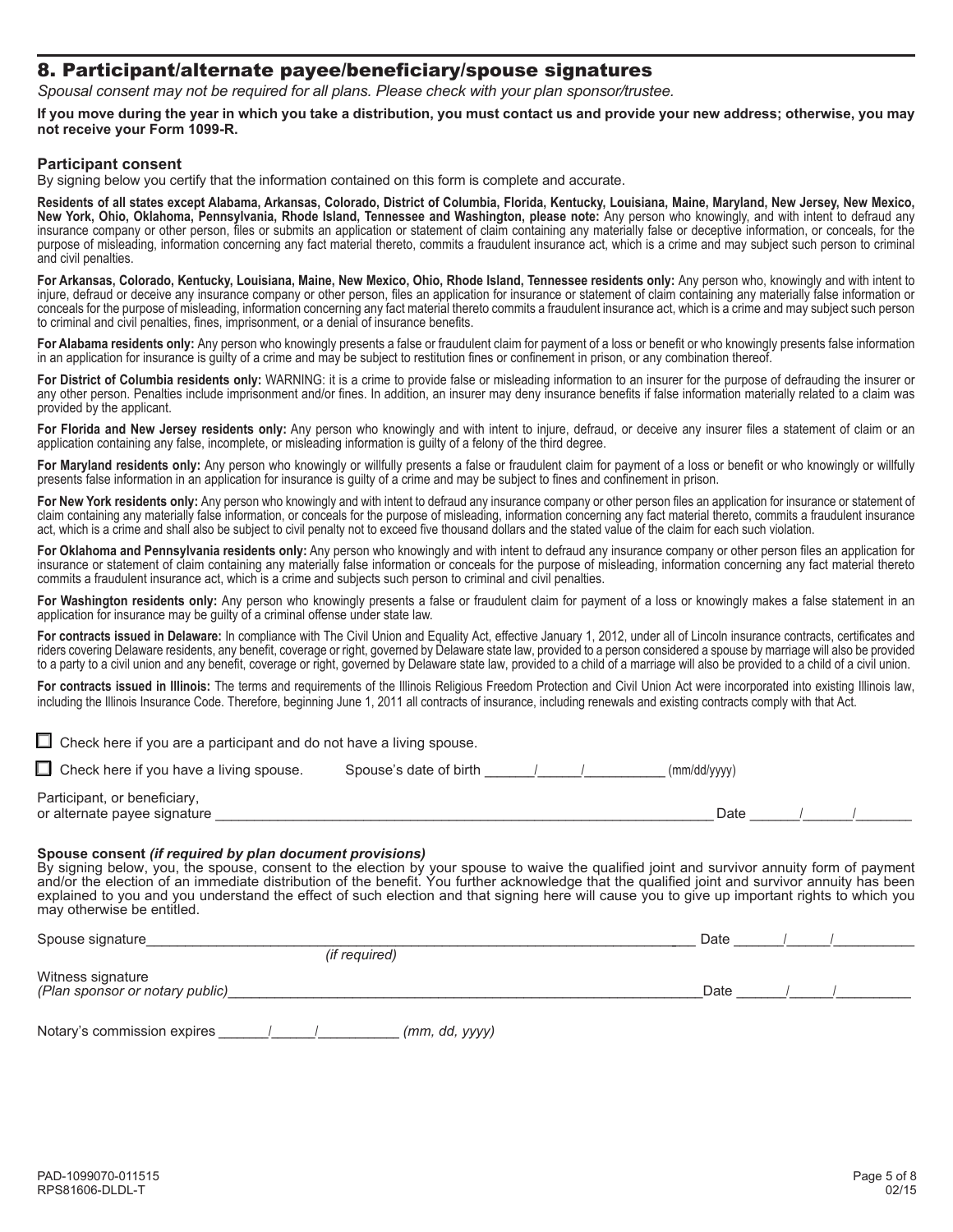## 9. Signature/authorization - Required

**Form will be returned if appropriate signatures are not present.**

By signing below, you, the plan sponsor/trustee, direct Lincoln to process the benefit election selected on this form.

Plan sponsor/ trustee name (print/type)\_\_\_\_

Plan sponsor/<br>trustee signature\_

 $t$  and  $t$  and  $t$  and  $t$  are  $t$  and  $t$  are  $t$  and  $t$  are  $t$  and  $t$  and  $t$  are  $t$  and  $t$  are  $t$  and  $t$  and  $t$  and  $t$  are  $t$  and  $t$  and  $t$  and  $t$  and  $t$  and  $t$  and  $t$  and  $t$  and  $t$  and  $t$  and  $t$  a

# 10. Third party administrators

**This form should be forwarded to your Third Party Administrator (TPA) for review unless other arrangements have been made.**

|                                                                                                                                                                                                                               | Extension <u>_______________</u> |  |
|-------------------------------------------------------------------------------------------------------------------------------------------------------------------------------------------------------------------------------|----------------------------------|--|
| TPA authorization code and the state of the state of the state of the state of the state of the state of the state of the state of the state of the state of the state of the state of the state of the state of the state of | Date $\frac{1}{2}$               |  |
| Service fee of \$<br>$\Box$ deducted from the proceeds<br>$\Box$ in addition to the withdrawal amount                                                                                                                         |                                  |  |
| Fees should be sent to the TPA via:<br>ACH (if Lincoln has previously received ACH instructions)<br>$\Box$ Check                                                                                                              |                                  |  |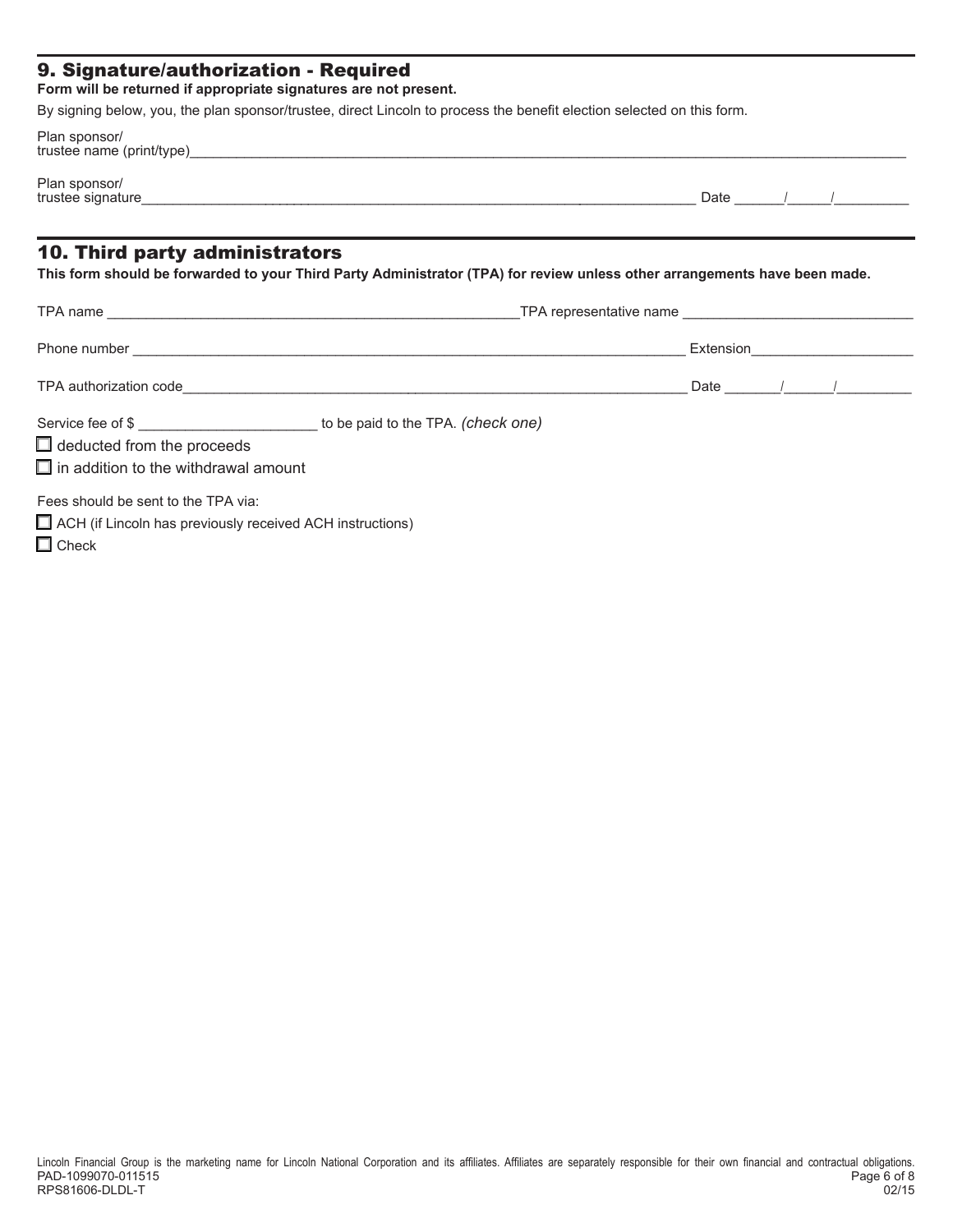## 11. Hardship distribution checklist - Complete and provide to plan sponsor/TPA for review

This section will help the plan administrator determine if you qualify for a financial hardship distribution from your retirement plan. For detailed explanations of the tax regulations governing hardship distributions and additional information, please go to the Internal Revenue Service's website at irs.gov. Search "hardship distribution" for summary and frequently asked questions.

- A participant must meet two requirements in order to elect a hardship distribution. First, there must be an immediate and heavy financial need. Second, the distribution must be necessary to satisfy the financial need.
- A Plan may limit hardship distributions to pre-tax salary deferral contributions, or may permit hardships from additional sources such as Roth contributions, and employer matching or non-elective contributions. In determining the amount available for a hardship distribution, investment earnings after January 1, 1989 on pre-tax and Roth contributions are not permitted to be distributed.
- Suspension of elective deferrals to all employer plans is required for a minimum of 6 months under the safe-harbor option. At the end of this period, a new Salary Reduction Agreement needs to be submitted in order to re-start your elective deferrals.
- **There are 6 categories that qualify for an IRS-approved hardship withdrawal. These requirements are provided in the chart below:** *(Please select the one that applies)*

This information is based on Lincoln's current analysis of the IRS rules and regulations and should not be construed as legal or tax advice. Lincoln advises that tax or legal counsel be consulted regarding the permissibility of any distribution.

#### **Hardship scenario comparison chart**

| Examples of IRS-Approved Needs                                                                                                                                                                                                              | Documentation Required                                                                                         |
|---------------------------------------------------------------------------------------------------------------------------------------------------------------------------------------------------------------------------------------------|----------------------------------------------------------------------------------------------------------------|
| $\Box$ Uninsured medical expenses incurred by the participant, the<br>participant's spouse, participant's primary beneficiary*, or the<br>participant's dependents                                                                          | Copies of bills and insurance claim statements for uninsured<br>٠<br>medical expenses                          |
| Costs directly related to the purchase of a principal residence for<br>the participant (excluding mortgage payments)                                                                                                                        | Copy of signed purchase agreement for primary residence,<br>or sales contract                                  |
| $\Box$ Payment of tuition, related educational fees, and room & board<br>expenses, for up to the next 12 months of post-secondary<br>education for the employee, the participant's spouse, children,<br>primary beneficiary*, or dependents | Copy of tuition bill and/or any other bills denoting post<br>secondary expenses.                               |
| Payments to prevent eviction of participant from primary residence<br>or foreclosure on mortgage on primary residence                                                                                                                       | Copy of the eviction notice, or foreclosure notice                                                             |
| Payments for burial or funeral expenses for the participant's<br>ш.<br>deceased parent, spouse, children, primary beneficiary*, or<br>dependents                                                                                            | Copy of bill for funeral or burial expenses                                                                    |
| Expenses for the repair of damage to the participant's primary<br>residence that would qualify for the casualty deduction without<br>regard to whether the loss exceeds 10% of adjusted gross income                                        | Copy of bills for repair of primary residence, any applicable<br>police reports or insurance inspector reports |
| *If applicable in plan. Contact your plan administrator to determine if primary beneficiary qualifies for hardship withdrawal.                                                                                                              |                                                                                                                |

#### **Check the items on the list that apply to you:**

If you answer "No" to any of these questions, you may not be eligible for a hardship distribution. All available sources of money must be used before a hardship distribution may be taken. If you answer "Yes" to any of the following questions, additional documentation may be required by the Plan Administrator/Employer. Please refer to the Hardship scenario comparison chart for examples of IRS-approved needs and the documentation required.

Yes No

 $\Box$  Does the hardship request meet one of the six IRS criteria (listed in the chart above) and qualify for "an immediate and heavy financial need"?

 $\Box$  Are you able to provide documentation of the hardship expense? The amount of the distribution should not exceed the minimum amount needed to cover the hardship plus anticipated taxes and penalties. Additional documentation may be required by the Plan Administrator/Employer.

 $\Box$  Have you obtained all available distributions (other than hardship distributions) and nontaxable loans from all plans maintained by your employer?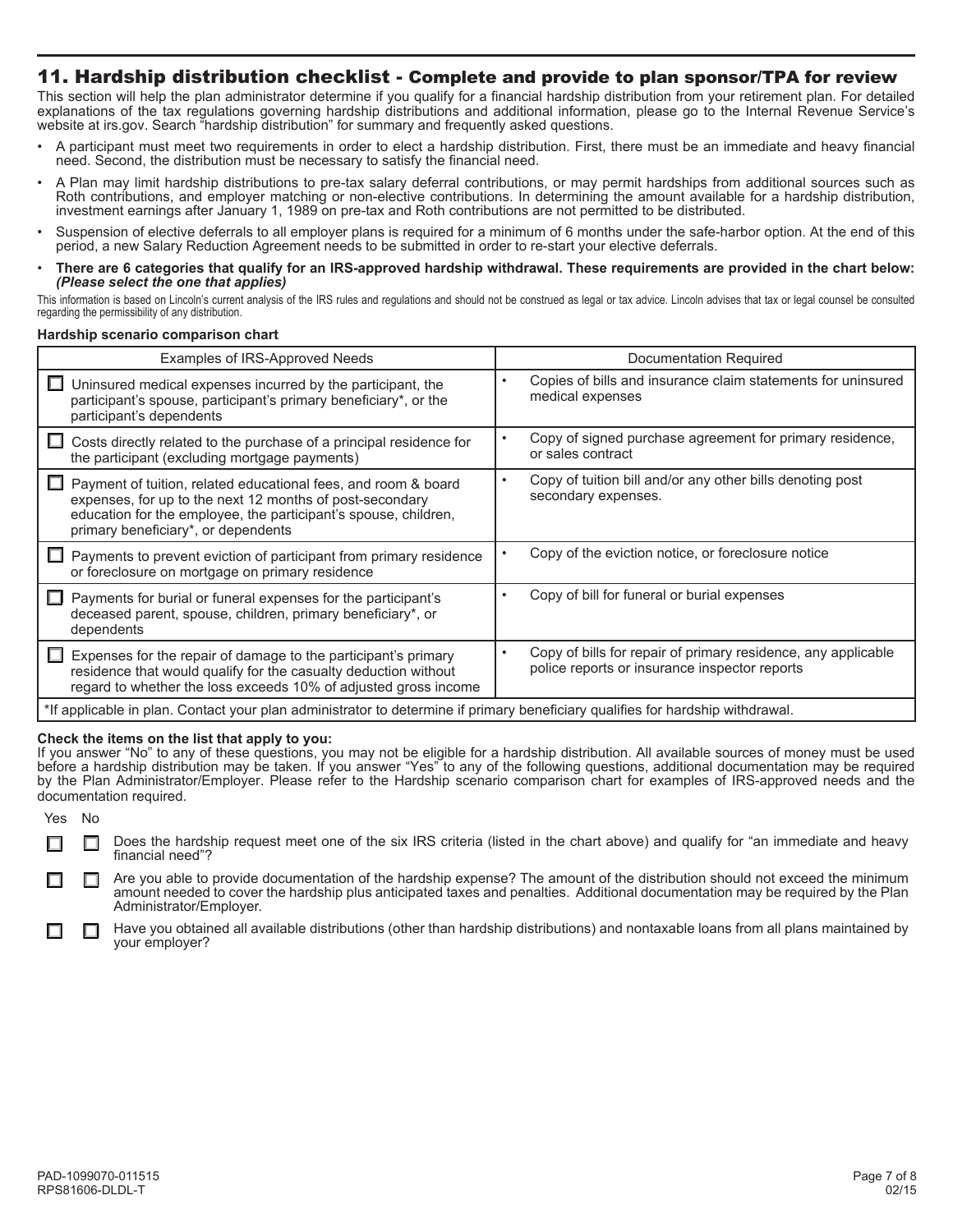# 12. Beneficiary/alternate payee - Complete if you filled out Section 3

Complete if establishing a new account for a beneficiary or an alternate payee (this option may be available due to the death of the participant or in the event of a QDRO).

| <b>Beneficiary/alternate payee information</b>             |                                                                                                                                                                                                                                |             |                                                                                                                                                                                                                                |
|------------------------------------------------------------|--------------------------------------------------------------------------------------------------------------------------------------------------------------------------------------------------------------------------------|-------------|--------------------------------------------------------------------------------------------------------------------------------------------------------------------------------------------------------------------------------|
|                                                            |                                                                                                                                                                                                                                | $\Box$ Male | $\Box$ Female                                                                                                                                                                                                                  |
|                                                            |                                                                                                                                                                                                                                |             | $\Box$ Married $\Box$ Not married                                                                                                                                                                                              |
|                                                            | State <u>__________</u>                                                                                                                                                                                                        |             | Zip and the contract of the contract of the contract of the contract of the contract of the contract of the contract of the contract of the contract of the contract of the contract of the contract of the contract of the co |
| Email                                                      |                                                                                                                                                                                                                                |             |                                                                                                                                                                                                                                |
| Social security number <b>contains the security number</b> | Date of birth the top of the term of the term of the term of the term of the term of the term of the term of the term of the term of the term of the term of the term of the term of the term of the term of the term of the t |             | (mm, dd, yyyy)                                                                                                                                                                                                                 |

### Designation of beneficiary(ies)

The following individual(s) will be my beneficiary(ies). If any primary or contingent beneficiary dies before me, his or her interest and the interest of his or her heirs will terminate completely, and the percentage share of any remaining beneficiary(ies) will be increased on a pro rata basis. If no primary beneficiary(ies) survives me, the contingent beneficiary(ies) will acquire the designated share of my eligible retirement plan balance. (Percentages must be in whole numbers only. The total of percentages for primary beneficiaries and contingent beneficiaries must each equal 100%.) Note: For additional beneficiaries, please attach additional copies of this form, as needed.

### $\Box$  Primary beneficiary:

| Phone $\frac{1}{\sqrt{1-\frac{1}{\sqrt{1-\frac{1}{\sqrt{1-\frac{1}{\sqrt{1-\frac{1}{\sqrt{1-\frac{1}{\sqrt{1-\frac{1}{\sqrt{1-\frac{1}{\sqrt{1-\frac{1}{\sqrt{1-\frac{1}{\sqrt{1-\frac{1}{\sqrt{1-\frac{1}{\sqrt{1-\frac{1}{\sqrt{1-\frac{1}{\sqrt{1-\frac{1}{\sqrt{1-\frac{1}{\sqrt{1-\frac{1}{\sqrt{1-\frac{1}{\sqrt{1-\frac{1}{\sqrt{1-\frac{1}{\sqrt{1-\frac{1}{\sqrt{1-\frac{1}{\sqrt{1-\frac{1}{\sqrt{1-\frac{1}{\sqrt$ |  |  |                                 |
|-------------------------------------------------------------------------------------------------------------------------------------------------------------------------------------------------------------------------------------------------------------------------------------------------------------------------------------------------------------------------------------------------------------------------------|--|--|---------------------------------|
| $\Box$ Primary or $\Box$ Contingent beneficiary:                                                                                                                                                                                                                                                                                                                                                                              |  |  |                                 |
|                                                                                                                                                                                                                                                                                                                                                                                                                               |  |  |                                 |
|                                                                                                                                                                                                                                                                                                                                                                                                                               |  |  |                                 |
|                                                                                                                                                                                                                                                                                                                                                                                                                               |  |  |                                 |
|                                                                                                                                                                                                                                                                                                                                                                                                                               |  |  | $\Box$ Spouse $\Box$ Non-spouse |
| $\Box$ Primary or $\Box$ Contingent beneficiary:                                                                                                                                                                                                                                                                                                                                                                              |  |  |                                 |
|                                                                                                                                                                                                                                                                                                                                                                                                                               |  |  |                                 |
|                                                                                                                                                                                                                                                                                                                                                                                                                               |  |  |                                 |
|                                                                                                                                                                                                                                                                                                                                                                                                                               |  |  |                                 |
|                                                                                                                                                                                                                                                                                                                                                                                                                               |  |  | $\Box$ Spouse $\Box$ Non-spouse |

# Certification

By signing this form, I certify that all personal information, including my Social security number, is correct.

| Beneficiary/alternate<br>payee name (print/type) |      |  |
|--------------------------------------------------|------|--|
| Beneficiary/<br>alternate payee signature        | Date |  |

Lincoln Financial Group® affiliates, their distributors, and their respective employees, representatives and/or insurance agents do not provide tax, accounting or legal advice. Clients should consult their own independent advisor as to any tax, accounting or legal statements made herein.

Lincoln Director<sup>sM</sup> and Lincoln American Legacy Retirement®, are group variable annuity contracts, issued on contract form # 19476 and state variations by The Lincoln National Life Insurance Company, Fort Wayne, IN, and distributed by Lincoln Financial Distributors, Inc., Radnor, PA, a broker/dealer. The Lincoln National Life Insurance Company does not solicit business in the state of New York, nor is it authorized to do so. **Contractual obligations are subject to the claims-paying ability of The Lincoln National Life Insurance Company.**

Lincoln Financial Group is the marketing name for Lincoln National Corporation and its affiliates. Affiliates are separately responsible for their own financial and contractual obligations. PAD-1099070-011515 Page 8 of 8

RPS81606-DLDL-T

Contracts sold in New York are issued on contract form #19476NY-A 7/04 by Lincoln Life & Annuity Company of New York, Syracuse, NY. **The contractual obligations are subject to the claimspaying ability of Lincoln Life & Annuity Company of New York.**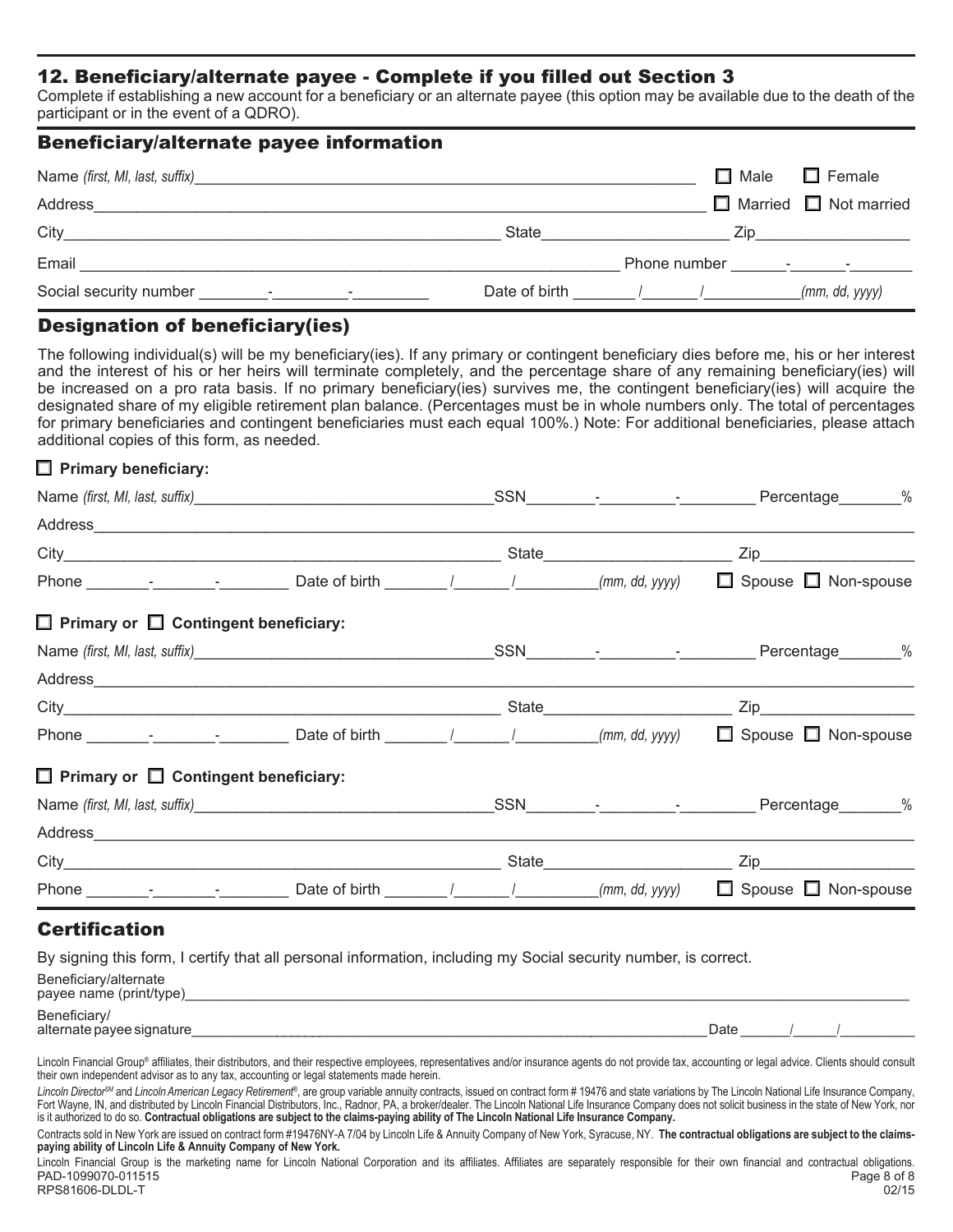

# **Special Tax Notice Regarding Plan Payment from Non-Roth and Designated Roth Accounts**

# **Your rollover options**

You are receiving this notice because all or a portion of a payment you are receiving from an employer-sponsored retirement plan ("Plan") may be eligible to be rolled over to an IRA or employer plan. This notice is intended to help you decide whether to do such a rollover.

This notice describes the rollover rules that apply to payments that are from a "designated Roth account" (an account for taxable, Roth elective deferral contributions) and payments from a "non-Roth account" (an account for pre-tax elective deferral contributions). If you are only receiving a payment from one of these types of accounts, you need only read the sections of this notice that apply to that type of account. If you are receiving payments from both types of accounts, you should read the entire notice. In addition, the Plan administrator or payor will tell you the amount that is being paid from each account if you are receiving payments from both types of accounts.

Rules that apply to most payments from a plan are described in the "General Information About Rollovers" section. Special rules that only apply in certain circumstances are described in the "Special Rules and Options" section.

# **General information about rollovers**

#### **How can a rollover affect my taxes?**

#### *Non-Roth Account*

**In general.** You will be taxed on a payment from a non-Roth account under the Plan if you do not roll it over. If you are under age 59½ and do not do a rollover, you will also have to pay a 10% additional income tax on early distributions (unless an exception applies). However, if you do a rollover, you will not have to pay tax until you receive payments later and the 10% additional income tax will not apply if those payments are made after you are age 59 ½ (or if an exception applies).

**If your payment includes after-tax contributions.** After-tax contributions included in a payment are not taxed. If a payment is only part of your benefit, an allocable portion of your after-tax contributions is included in the payment, so you cannot take a payment of only after-tax contributions. However, if you have pre-1987 after-tax contributions maintained in a separate account, a special rule may apply to determine whether the after-tax contributions are included in a payment. In addition, special rules apply when you do a rollover, as described below.

You may roll over to an IRA a payment that includes after-tax contributions through either a direct rollover or a 60-day rollover. You must keep track of the aggregate amount of the after-tax contributions in all of your IRAs (in order to determine your taxable income for later payments from the IRAs). If you do a direct rollover of only a portion of the amount paid from the Plan and at the same time the rest is paid to you, the portion directly rolled over consists first of the amount that would be taxable if not rolled over. For example, assume you are receiving a distribution of \$12,000, of which \$2,000 is after-tax contributions. In this case, if you directly roll over \$10,000 to an IRA that is not a Roth IRA, no amount is taxable because the \$2,000 amount not directly rolled over is treated as being after-tax contributions. If you do a direct rollover of the entire amount paid from the Plan to two or more destinations at the same time, you can choose which destination receives the after-tax contributions.

If you do a 60-day rollover to an IRA of only a portion of a payment made to you, the after-tax contributions are treated as rolled over last. For example, assume you are receiving a distribution of \$12,000, of which \$2,000 is after-tax contributions, and no part of the distribution is directly rolled over. In this case, if you roll over \$10,000 to an IRA that is not a Roth IRA in a 60-day rollover, no amount is taxable because the \$2,000 amount not rolled over is treated as being after-tax contributions.

You may roll over to an employer plan all of a payment that includes after-tax contributions, but only through a direct rollover (and only if the receiving plan separately accounts for after-tax contributions and is not a governmental section 457(b) plan). You can do a 60-day rollover to an employer plan of part of a payment that includes after-tax contributions, but only up to the amount of the payment that would be taxable if not rolled over.

#### *Designated Roth account*

After-tax contributions included in a payment from a designated Roth account are not taxed, but earnings might be taxed. The tax treatment of earnings included in the payment depends on whether the payment is a qualified distribution. If a payment is only part of your designated Roth account, the payment will include an allocable portion of the earnings in your designated Roth account.

Lincoln Financial Group is the marketing name for Lincoln National Corporation and its affiliates. Affiliates are separately responsible for their own financial and contractual obligations. PAD-1090326-010615<br>RPS33691 01/15 RPS33691 01/15 Page 1 of 8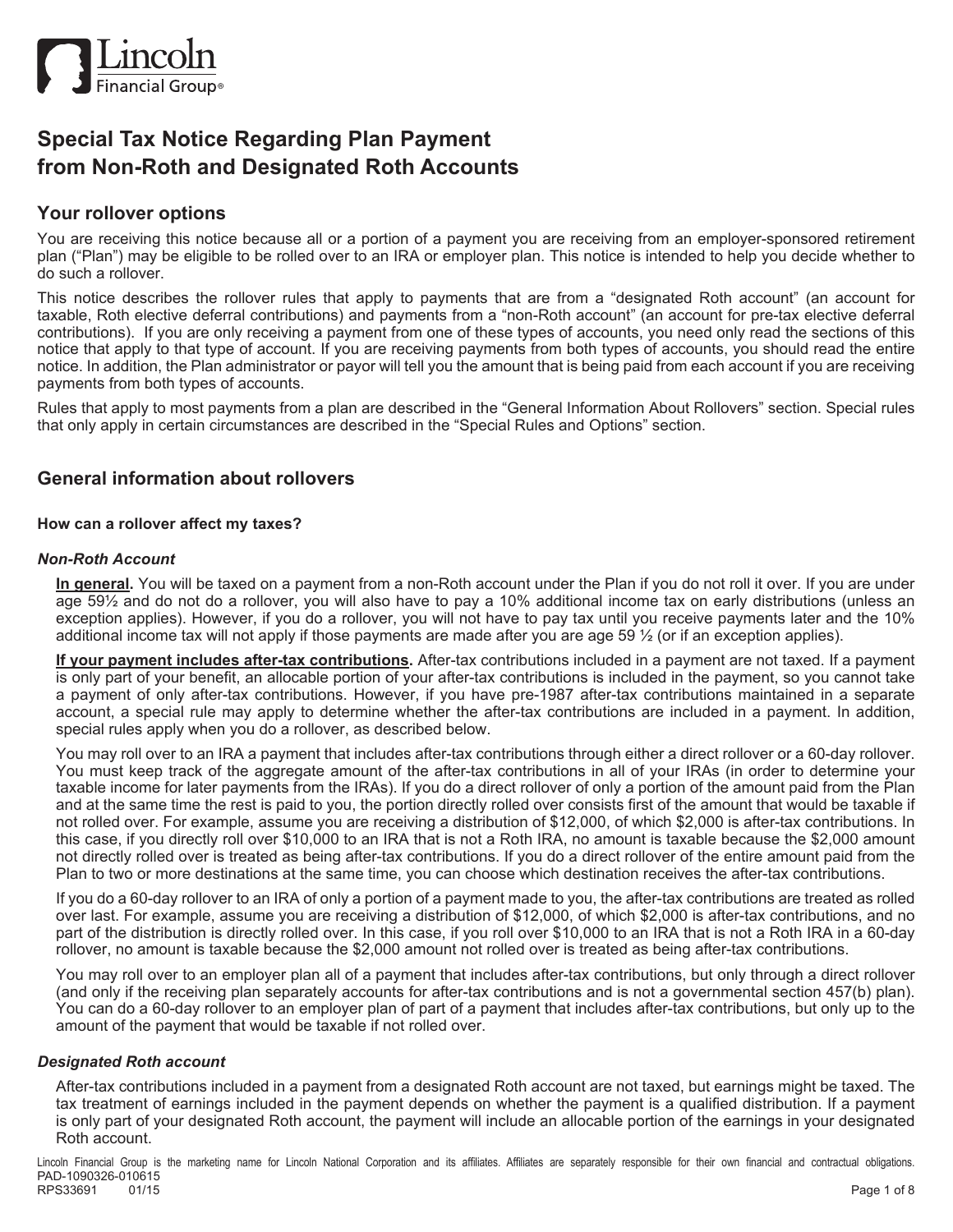If the payment from the Plan is not a qualified distribution and you do not do a rollover to a Roth IRA or a designated Roth account in an employer plan, you will be taxed on the earnings in the payment. If you are under age 59½, a 10% additional income tax on the early distributions will also apply to the earnings (unless an exception applies). However, if you do a rollover, you will not have to pay taxes currently on the earnings and you will not have to pay taxes later on payments that are qualified distributions.

If the payment from the Plan is a qualified distribution, you will not be taxed on any part of the payment even if you do not do a rollover. If you do a rollover, you will not be taxed on the amount you roll over and any earnings on the amount you roll over will not be taxed if paid later in a qualified distribution.

A qualified distribution from a designated Roth account in the Plan is a payment made after you are age 59½ (or after your death or disability) and after you have had a designated Roth account in the Plan for at least 5 years. In applying the 5-year rule, you count from January 1 of the year your first contribution was made to the designated Roth account. However, if you did a direct rollover to a designated Roth account in the Plan from a designated Roth account in another employer plan, your participation will count from January 1 of the year your first contribution was made to the designated Roth account in the Plan or, if earlier, to the designated Roth account in the other employer plan.

#### **Where may I roll over the payment?**

#### *Non-Roth account*

**In general.** You may roll over the payment to either an IRA (an individual retirement account or individual retirement annuity) or an employer plan (a tax-qualified plan, section 403(b) plan, or governmental section 457(b) plan) that will accept the rollover. The rules of the IRA or employer plan that holds the rollover will determine your investment options, fees, and rights to payment from the IRA or employer plan (for example, no spousal consent rules apply to IRAs and IRAs may not provide loans). Further, the amount rolled over will become subject to the tax rules that apply to the IRA or employer plan.

### *Designated Roth account*

You may roll over the payment from a designated Roth account to either a Roth IRA (a Roth Individual retirement account or Roth individual retirement annuity) or a designated Roth account in an employer plan (a tax-qualified plan, section 403(b) plan or governmental 457(b) plan) that will accept the rollover. The rules of the Roth IRA or employer plan that holds the rollover will determine your investment options, fees, and rights to payment from the Roth IRA or employer plan (for example, no spouse consent rules apply to Roth IRAs and Roth IRAs may not provide loans). Further, the amount rolled over will become subject to the tax rules that apply to the Roth IRA or the designated Roth account in the employer plan. In general, these tax rules are similar to those described elsewhere in this notice, but differences include:

- If you do a rollover to a Roth IRA, all of your Roth IRAs will be considered for purposes of determining whether you have satisfied the 5-year rule (counting from January 1 of the year for which your first contribution was made to any of your Roth IRAs)
- If you do a rollover to a Roth IRA, you will not be required to take a distribution from the Roth IRA during your lifetime and you must keep track of the aggregate amount of the after-tax contributions in all of your Roth IRAs (in order to determine your taxable income for later Roth IRA payments that are not qualified distributions)
- Eligible rollover distributions from a Roth IRA can only be rolled over to another Roth IRA

#### **How do I do a rollover?**

There are two ways to do a rollover. You can either do a direct rollover or a 60-day rollover.

#### *Non-Roth account*

**If you do a direct rollover**, the Plan will make the payment directly to your IRA or an employer plan. You should contact the IRA sponsor or the administrator of the employer plan for information on how to do a direct rollover.

**If you do not do a direct rollover**, you may still do a rollover by making a deposit into an IRA or eligible employer plan that will accept it. You will have 60 days after you receive the payment to make the deposit. If you do not do a direct rollover, the Plan is required to withhold 20% of the payment for federal income taxes (up to the amount of cash and property received other than employer stock). This means that, in order to roll over the entire payment in a 60-day rollover, you must use other funds to make up for the 20% withheld. If you do not roll over the entire amount of the payment, the portion not rolled over will be taxed and will be subject to the 10% additional income tax on early distributions if you are under age 59½ (unless an exception applies).

#### *Designated Roth account*

**If you do a direct rollover**, the Plan will make the payment directly to your Roth IRA or designated Roth account in an employer plan. You should contact the Roth IRA sponsor or the administrator of the employer plan for information on how to do a direct rollover.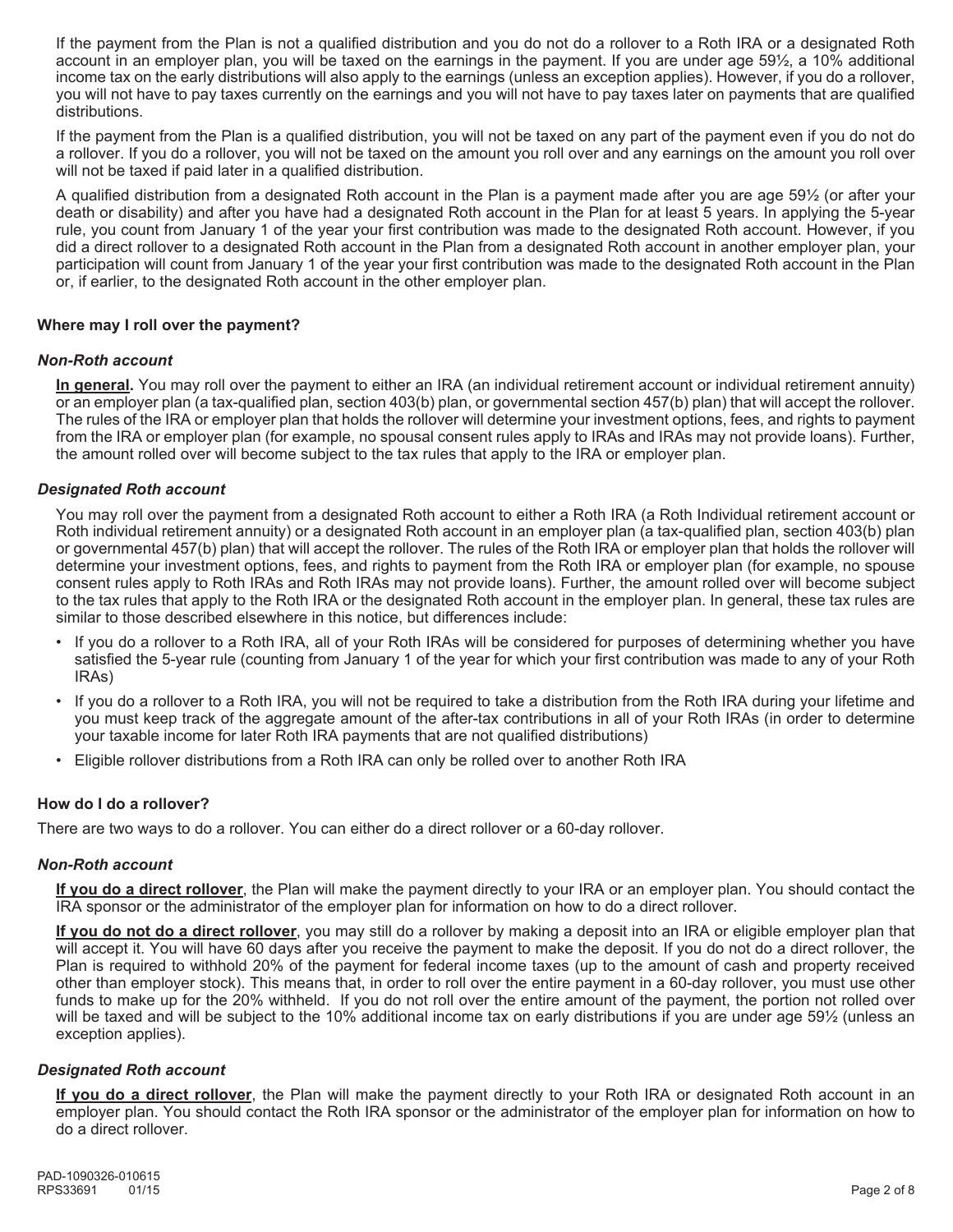**If you do not do a direct rollover**, you may still do a rollover by making a deposit within 60 days into a Roth IRA, whether the payment is a qualified or nonqualified distribution. In addition, you can do a rollover by making a deposit within 60 days into a designated Roth account in an employer plan if the payment is a nonqualified distribution and the rollover does not exceed the amount of the earnings in the payment. You cannot do a 60-day rollover to an employer plan of any part of a qualified distribution. If you receive a distribution that is a nonqualified distribution and you do not roll over an amount at least equal to the earnings allocable to the distribution, you will be taxed on the amount of those earnings not rolled over, including the 10% additional income tax on early distributions if you are under age 59½ (unless an exception applies).

If you do a direct rollover of only a portion of the amount paid from the Plan and a portion is paid to you, each of the payments will include allocable portion of the earnings in your designated Roth account.

If you do not do a direct rollover and the payment is not a qualified distribution, the Plan is required to withhold 20% of the earnings for federal income taxes (up to the amount of cash and property received other than employer stock). This means that, in order to roll over the entire payment in a 60-day rollover to a Roth IRA, you must use other funds to make up for the 20% withheld.

#### **How much may I roll over?**

The following rules are the same for both non-Roth and designated Roth accounts.

If you wish to do a rollover, you may roll over all or part of the amount eligible for rollover. Any payment from the Plan is eligible for rollover, except:

- Certain payments spread over a period of at least 10 years or over your life or life expectancy (or the lives or joint life expectancy of you and your beneficiary)
- Required minimum distributions after age 70½ (or after death)
- Hardship distributions
- **ESOP** dividends
- Corrective distributions of contributions that exceed tax law limitations
- Loans treated as deemed distributions (for example, loans in default due to missed payments before your employment ends)
- Cost of life insurance paid by the Plan
- Payments of certain automatic enrollment contributions requested to be withdrawn within 90 days of the first contribution
- Amounts treated as distributed because of a prohibited allocation of S corporation stock under an ESOP (also, there will generally be adverse tax consequences if you roll over a distribution of S corporation stock to an IRA)

The Plan administrator or the payor can tell you what portion of a payment is eligible for rollover.

#### **If I don't do a rollover, will I have to pay the 10% additional income tax on early distributions?**

#### *Non-Roth account*

If you are under age 59½, you will have to pay the 10% additional income tax on early distributions for any payment from the Plan (including amounts withheld for income tax) that you do not roll over, unless one of the exceptions listed below applies. This tax is in addition to the regular income tax on the payment not rolled over.

#### *Designated Roth account*

If the payment is not a qualified distribution and you are under age 59½, you will have to pay the 10% additional income tax on early distributions with respect to the earnings allocated to the payment that you do not roll over (including amounts withheld for income tax), unless one of the exceptions listed below applies. This tax is in addition to the regular income tax on the earnings not rolled over.

#### *Both Non-Roth accounts and designated Roth accounts*

The 10% additional income tax does not apply to the following payments from the Plan:

- Payments made after you separate from service if you will be at least age 55 in the year of the separation
- Payments that start after you separate from service if paid at least annually in equal or close to equal amounts over your life or life expectancy (or the lives or joint life expectancy of you and your beneficiary)
- Payments from a governmental defined benefit pension plan made after you separate from service if you are a public safety employee and you are at least age 50 in the year of the separation
- Payments made due to disability
- Payments after your death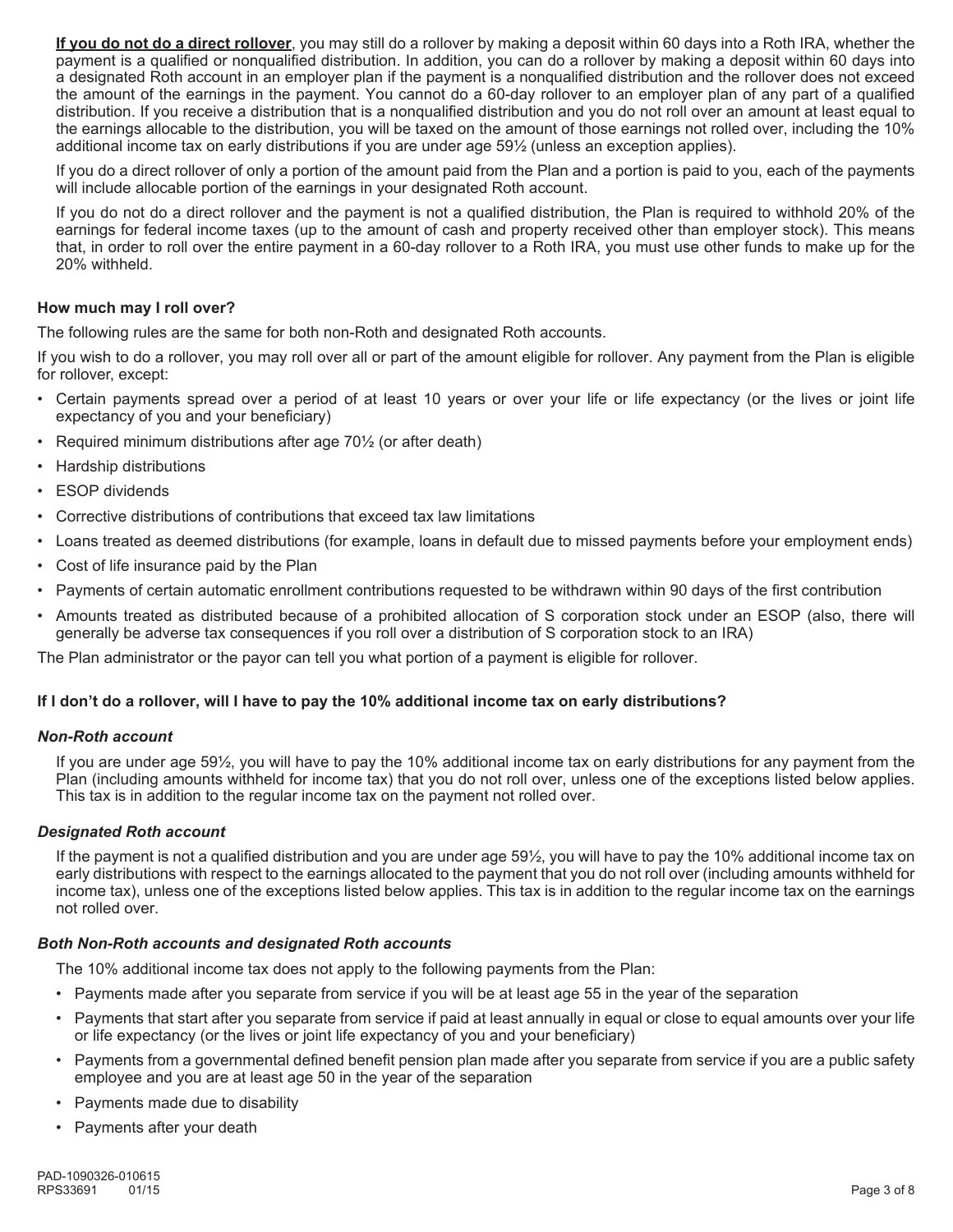- Payments of ESOP dividends
- Corrective distributions of contributions that exceed tax law limitations
- Cost of life insurance paid by the Plan
- Payments made directly to the government to satisfy a federal tax levy
- Payments made under a qualified domestic relations order (QDRO)
- Payments up to the amount of your deductible medical expenses
- Certain payments made while you are on active duty if you were a member of a reserve component called to duty after September 11, 2001 for more than 179 days
- Payments of certain automatic enrollment contributions requested to be withdrawn within 90 days of the first contribution

#### **If I do a rollover to an IRA (or Roth IRA for payments from a designated Roth account) will the 10% additional income tax apply to early distributions from the IRA?**

#### *Non-Roth account*

If you receive a payment from an IRA when you are under age 59½, you will have to pay the 10% additional income tax on early distributions from the IRA, unless an exception applies. In general, the exceptions to the 10% additional income tax for early distributions from an IRA are the same as the exceptions listed above for early distributions from a plan. However, there are a few differences for payments from an IRA including:

- There is no exception for payments after separation from service that are made after age 55.
- The exception for qualified domestic relations orders (QDROs) does not apply (although a special rule applies under which, as part of a divorce or separation agreement, a tax-free transfer may be made directly to an IRA of a spouse or former spouse).
- The exception for payments made at least annually in equal or close to equal amounts over a specified period applies without regard to whether you have had a separation from service.
- There are additional exceptions for (1) payments for qualified higher education expenses, (2) payments up to \$10,000 used in a qualified first-time home purchase, and (3) payments for health insurance premiums after you have received unemployment compensation for 12 consecutive weeks (or would have been eligible to receive unemployment compensation but for self-employed status).

#### *Designated Roth account*

If you receive a payment from a Roth IRA when you are under age 59½, you will have to pay the 10% additional income tax on early distributions on the earnings paid from the Roth IRA, unless an exception applies or the payment is a qualified distribution. In general, the exceptions to the 10% additional income tax for early distributions from a Roth IRA listed above are the same as the exceptions for early distributions from a plan. However, there are a few differences for payments from a Roth IRA, including:

- There is no special exception for payments after separation from service.
- The exception for qualified domestic relations orders (QDROs) does not apply (although a special rule applies under which, as part of a divorce or separation agreement, a tax-free transfer may be made directly to a Roth IRA of a spouse or former spouse).
- The exception for payments made at least annually in equal or close to equal amounts over a specified period applies without regard to whether you have had a separation from service.
- There are additional exceptions for (1) payments for qualified higher education expenses, (2) payments up to \$10,000 used in a qualified first-time home purchase, and (3) payments for health insurance premiums after you have received unemployment compensation for 12 consecutive weeks (or would have been eligible to receive unemployment compensation but for self-employed status).

#### **Will I owe state income taxes?**

This notice does not describe any State or local income tax rules (including withholding rules).

#### **Are there consequences of failing to defer distributions until retirement?**

Saving adequately for retirement is one of the most important decisions you will make during your employment years. For participants that have recently severed employment, (1) electing to leave your account in your former employer's retirement Plan, (2) rolling the account to a Roth IRA, IRA or new employer's plan, or (3) taking the distribution in cash is a decision that should be weighed very carefully in order to meet your long-term savings goals.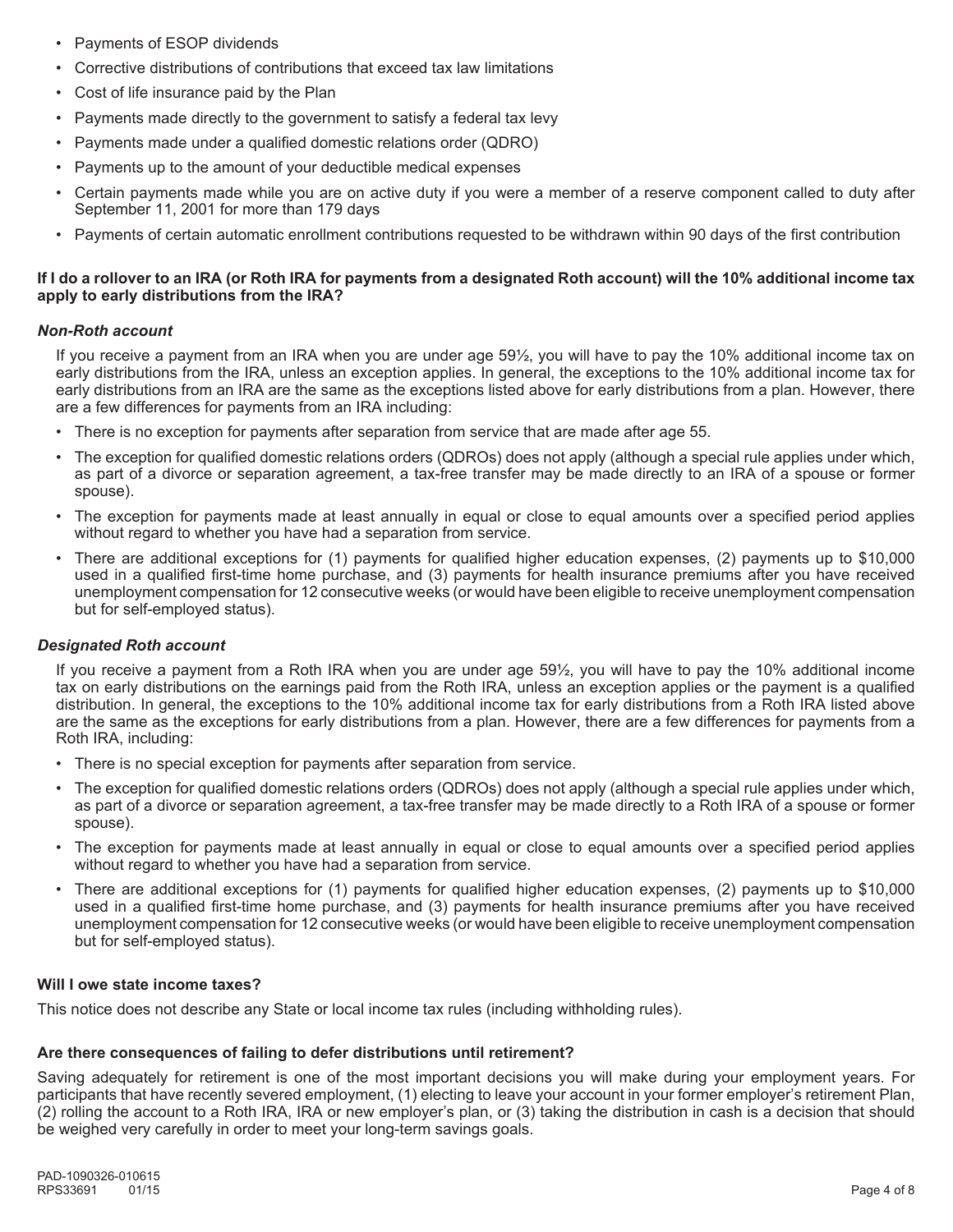Factors you should consider include:

- Generally, if your vested account balance is more than \$5,000, you may leave your retirement account with your previous employer's Plan until the later of age 62 or the date you reach the plan's normal retirement age.
- As an investor, with an ultimate goal of saving the maximum for retirement while also managing investment risk, you should review the investment fees and administrative costs associated with your current Plan, any future employer's Plan and various IRAs that are available in the marketplace. Such investment fees and administrative costs may be lower in your employer's plan than you will be able to find elsewhere.
- Electing to take a distribution in cash now may cause you to have insufficient funds to retire. In addition, distributions of non-Roth and earnings from designated Roth accounts are subject to federal income tax and, based on your specific circumstance, and additional 10% tax may apply. You should carefully consider how you will make up these contributions and accumulate adequate earnings in order to retire when you would like.

### *Additional information regarding payout options:*

This notice summarizes the federal tax rules that may apply to your payment. You are encouraged to obtain further information from your Plan administrator describing payout alternatives and expenses specific to your Plan. A Summary Plan Description (SPD), for 401(a), including 401(k), and ERISA 403(b) plans, can also be a valuable resource as you weigh your distribution/ rollover options. Investment prospectus(es) or investment profiles are also a valuable source for fee/expense comparisons. To view information regarding fees and expenses, please visit LincolnFinancial.com.

# **Special rules and options**

### **If you miss the 60-day rollover deadline**

Generally, the 60-day rollover deadline cannot be extended. However, the IRS has the limited authority to waive the deadline under certain extraordinary circumstances, such as when external events prevented you from completing the rollover by the 60 day rollover deadline. To apply for a waiver, you must file a private letter ruling request with the IRS. Private letter ruling requests require the payment of a nonrefundable user fee. For more information, see: IRS Publication 590-A, Contributions to Individual Retirement Arrangements (IRAs).

#### **If your payment includes employer stock that you do not roll over**

#### *Non-Roth account*

If you do not do a rollover, you can apply a special rule to payments of employer stock (or other employer securities) that are either attributable to after-tax contributions or paid in a lump sum after separation from service (or after age 59½, disability, or the participant's death). Under the special rule, the net unrealized appreciation on the stock will not be taxed when distributed from the Plan and will be taxed at capital gain rates when you sell the stock. Net unrealized appreciation is generally the increase in the value of employer stock after it was acquired by the Plan. If you do a rollover from a payment that includes employer stock (for example, by selling the stock and rolling over the proceeds within 60 days of the payment), the special rule relating to the distributed employer stock will not apply to any subsequent payments from the IRA or employer plan. The Plan administrator can tell you the amount of any net unrealized appreciation.

#### *Designated Roth account*

If you receive a payment that is not a qualified distribution and you do not roll it over, you can apply a special rule to payments of employer stock (or other employer securities) that are paid in a lump sum after separation from service (or after age 59½, disability, or the participant's death). Under the special rule, the net unrealized appreciation on the stock included in the earnings in the payment will not be taxed when distributed to you from the Plan and will be taxed at capital gain rates when you sell the stock. If you do a rollover to a Roth IRA from a nonqualified distribution that includes employer stock (for example, by selling the stock and rolling over the proceeds within 60 days of the distribution), you will not have any taxable income and the special rule relating to the distributed employer stock will not apply to any subsequent payments from the Roth IRA or employer plan. Net unrealized appreciation is generally the increase in the value of the employer stock after it was acquired by the Plan. The Plan administrator can tell you the amount of any net unrealized appreciation.

If you receive a payment that is a qualified distribution that includes employer stock and you do not roll it over, your basis in the stock (used to determine gain or loss when you later sell the stock) will equal the fair market value of the stock at the time of the payment from the Plan.

#### **If you have an outstanding loan that is being offset**

#### *Non-Roth account*

If you have an outstanding loan from the Plan, your Plan benefit may be offset by the amount of the loan, typically when your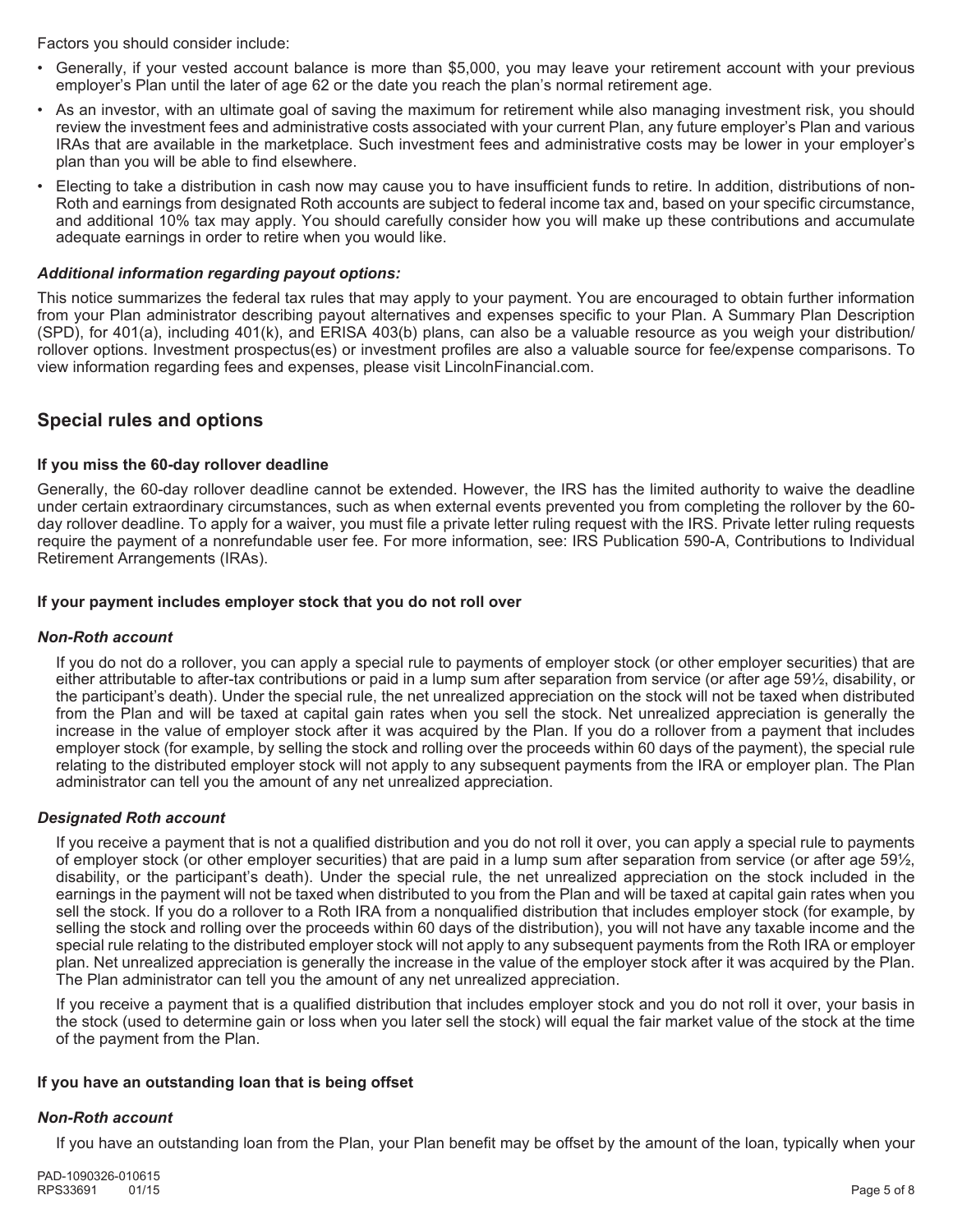employment ends. The loan offset amount is treated as a distribution to you at the time of the offset. The loan offset amount will be taxed (including the 10% additional income tax on early distributions, unless an exception applies) unless you do a 60-day rollover in the amount of the loan offset to an IRA or employer plan.

#### *Designated Roth account*

If you have an outstanding loan from the Plan, your Plan benefit may be offset by the amount of the loan, typically when your employment ends. The loan offset amount is treated as a distribution to you at the time of the offset and, if the distribution is a nonqualified distribution, the earnings in the loan offset will be taxed (including the 10% additional income tax on early distributions, unless an exception applies) unless you do a 60-day rollover in the amount of the earnings in the loan offset to a Roth IRA or a designated Roth account in an employer plan.

#### **If you were born on or before January 1, 1936**

If you were born on or before January 1, 1936 and receive a lump sum distribution that you do not roll over, special rules for calculating the amount of the tax on the payment might apply to you. If the lump sum distribution is a nonqualified distribution from a designated Roth account that you do not roll over, these special rules for calculating the amount of the tax would apply to the earnings in the payment. For more information, see IRS Publication 575, Pension and Annuity Income.

#### **If you are an eligible retired public safety officer and your pension payment is used to pay for health coverage or qualified long-term insurance.**

If the Plan is a governmental plan, you retired as a public safety officer, and your retirement was by reason of disability or was after normal retirement age, you can exclude from your taxable income plan payments (including nonqualified distributions from a designated Roth account) that are paid directly as premiums to an accident or health plan (or a qualified long-term care insurance contract) that your employer maintains for you, your spouse, or your dependents, up to a maximum of \$3,000 annually. For this purpose, a public safety officer is a law enforcement officer, firefighter, chaplain, or member of a rescue squad or ambulance crew.

#### **If you are not a plan participant**

#### *Non-Roth account*

**Payments after death of the participant.** If you receive a distribution after the participant's death that you do not roll over, the distribution will generally be taxed in the same manner described elsewhere in this notice (the sections applicable to payments from non-Roth accounts). However, the 10% additional income tax on early distributions and the special rules for public safety officers do not apply, and the special rule described under the section "If you were born on or before January 1, 1936" applies only if the participant was born on or before January 1, 1936.

**If you are a surviving spouse.** If you receive a payment from the Plan as the surviving spouse of a deceased participant, you have the same rollover options that the participant would have had, as described elsewhere in this notice. In addition, if you choose to do a rollover to an IRA, you may treat the IRA as your own or as an inherited IRA.

An IRA you treat as your own is treated like any other IRA of yours, so that payments made to you before you are age 59½ will be subject to the 10% additional income tax on early distributions (unless an exception applies) and required minimum distributions from your IRA do not have to start until after you are age 70½.

If you treat the IRA as an inherited IRA, payments from the IRA will not be subject to the 10% additional income tax on early distributions. However, if the participant had started taking required minimum distributions, you will have to receive required minimum distributions from the inherited IRA. If the participant had not started taking required minimum distributions from the Plan, you will not have to start receiving required minimum distributions from the inherited IRA until the year the participant would have been age 70½.

**If you are a surviving beneficiary other than a spouse.** If you receive a payment from the Plan because of the participant's death and you are a designated beneficiary other than a surviving spouse, the only rollover option you have is to do a direct rollover to an inherited IRA. Payments from the inherited IRA will not be subject to the 10% additional income tax on early distributions.

**Payments under a qualified domestic relations order.** If you are the spouse or a former spouse of the participant who receives a payment from the Plan under a qualified domestic relations order (QDRO), you generally have the same options the participant would have (for example, you may roll over the payment to your own IRA or an eligible employer plan that will accept it). Payments under the QDRO will not be subject to the 10% additional income tax on early distributions.

### *Designated Roth account*

**Payments after death of the participant.** If you receive a distribution after the participant's death that you do not roll over, the distribution will generally be taxed in the same manner described elsewhere in this notice (the sections applicable to payments from designated Roth accounts). However, whether the payment is a qualified distribution generally depends on when the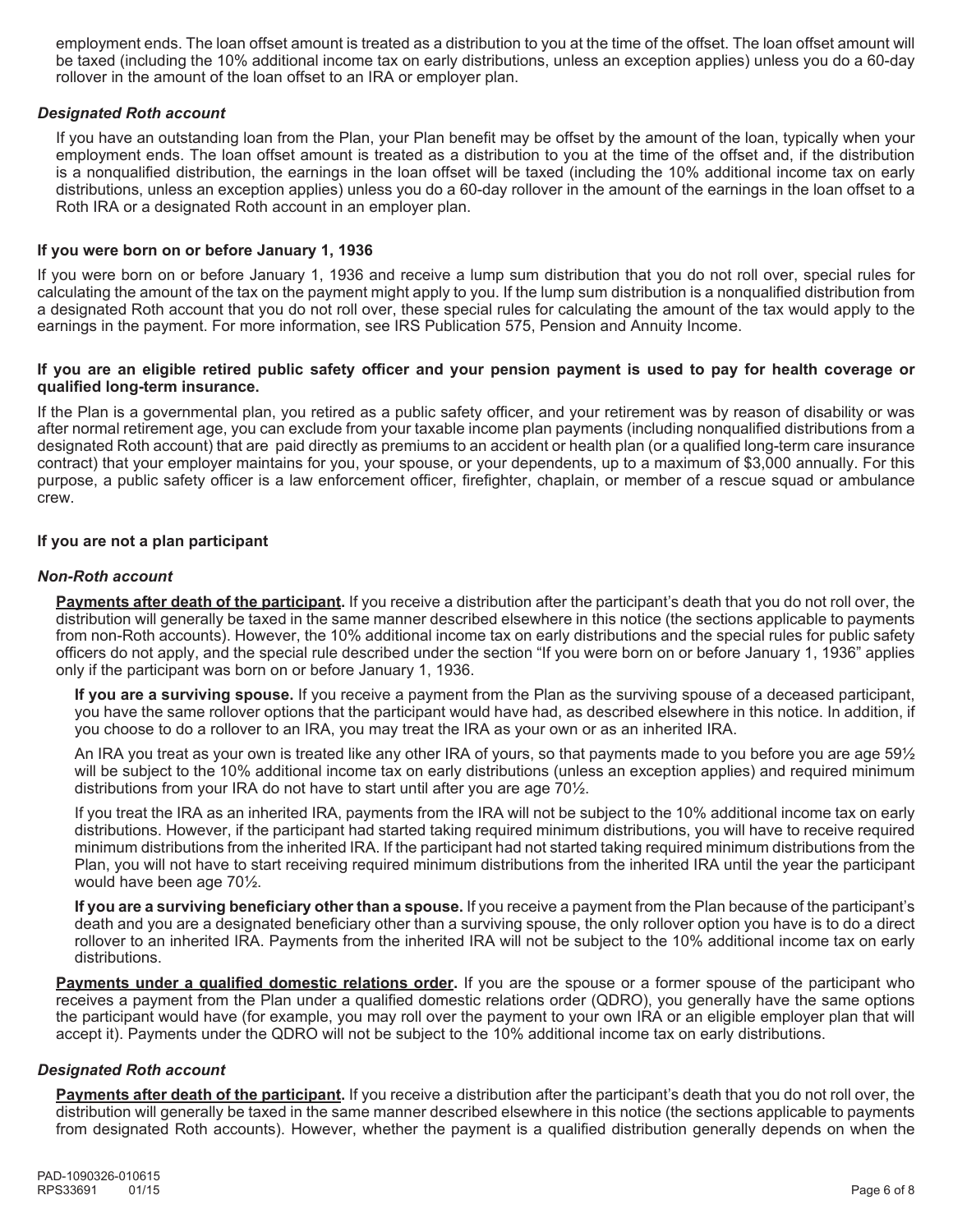participant first made a contribution to the designated Roth account in the Plan. Also, the 10% additional income tax on early distributions and the special rules for public safety officers do not apply, and the special rule described under the section "If you receive a nonqualified distribution and you were born on or before January 1, 1936" applies only if the participant was born on or before January 1, 1936.

**If you are a surviving spouse.** If you receive a payment from the Plan as the surviving spouse of a deceased participant, you have the same rollover options that the participant would have had, as described elsewhere in this notice. In addition, if you choose to do a rollover to a Roth IRA, you may treat the Roth IRA as your own or as an inherited Roth IRA.

A Roth IRA you treat as your own is treated like any other Roth IRA of yours, so that you will not have to receive any required minimum distributions during your lifetime and earnings paid to you in a nonqualified distribution before you are age 59½ will be subject to the 10% additional income tax on early distributions (unless an exception applies).

If you treat the Roth IRA as an inherited Roth IRA, payments from the Roth IRA will not be subject to the 10% additional income tax on early distributions. An inherited Roth IRA is subject to required minimum distributions. If the participant had started taking required minimum distributions from the Plan, you will have to receive required minimum distributions from the inherited Roth IRA. If the participant had not started taking required minimum distributions, you will not have to start receiving required minimum distributions from the inherited Roth IRA until the year the participant would have been age 70½.

**If you are a surviving beneficiary other than a spouse.** If you receive a payment from the Plan because of the participant's death and you are a designated beneficiary other than a surviving spouse, the only rollover option you have is to do a direct rollover to an inherited Roth IRA. Payments from the inherited Roth IRA, even if made in a nonqualified distribution, will not be subject to the 10% additional income tax on early distributions. You will have to receive required minimum distributions from the inherited Roth IRA.

**Payments under a qualified domestic relations order.** If you are the spouse or a former spouse of the participant who receives a designated Roth account payment from the Plan under a qualified domestic relations order (QDRO), you generally have the same options the participant would have (for example, you may roll over the payment as described in the sections of this notice applicable to designated Roth accounts). Payments under the QDRO will not be subject to the 10% additional income tax on early distributions.

### **If you are a nonresident alien**

The following rules are the same for both non-Roth and designated Roth accounts.

If you are a nonresident alien and you do not do a direct rollover to a U.S. IRA or U.S. employer plan, instead of withholding 20%, the Plan is generally required to withhold 30% of the payment for federal income taxes. If the amount withheld exceeds the amount of tax you owe (as may happen if you do a 60-day rollover), you may request an income tax refund by filing Form 1040NR and attaching your Form 1042-S. See Form W-8BEN for claiming that you are entitled to a reduced rate of withholding under an income tax treaty. For more information, see also IRS Publication 519, U.S. Tax Guide for Aliens, and IRS Publication 515, Withholding of Tax on Nonresident Aliens and Foreign Entities.

#### **If you have a non-Roth account and you roll over your payment to a Roth IRA**

If you roll over a payment from the Plan to a Roth IRA, a special rule applies under which the amount of the payment rolled over (reduced by any after-tax amounts) will be taxed. However, the 10% additional income tax on early distributions will not apply (unless you take the amount rolled over out of the Roth IRA within 5 years, counting from January 1 of the year of the rollover).

If you roll over the payment to a Roth IRA, later payments from the Roth IRA that are qualified distributions will not be taxed (including earnings after the rollover). A qualified distribution from a Roth IRA is a payment made after you are age 59½ (or after your death or disability, or as a qualified first-time homebuyer distribution of up to \$10,000) and after you have had a Roth IRA for at least 5 years. In applying this 5-year rule, you count from January 1 of the year for which your first contribution was made to a Roth IRA. Payments from the Roth IRA that are not qualified distributions will be taxed to the extent of earnings after the rollover, including the 10% additional income tax on early distributions (unless an exception applies). You do not have to take required minimum distributions from a Roth IRA during your lifetime. For more information, see IRS Publication 590-A, Contributions to Individual Retirement Arrangements (IRAs), and IRS Publication 590-B, Distributions from Individual Retirement Arrangements (IRAs).

### **If you do a rollover to a designated Roth account in the Plan**

You cannot roll over a distribution to a designated Roth account in another employer's plan. However, you can roll the distribution over into a designated Roth account in the distributing Plan. If you roll over a payment from the Plan to a designated Roth account in the Plan, the amount of the payment rolled over (reduced by any after-tax amounts directly rolled over) will be taxed. However, the 10% additional tax on early distributions will not apply (unless you take the amount rolled over out of the designated Roth account within the 5-year period that begins on January 1 of the year of the rollover).

If you roll over the payment to a designated Roth account in the Plan, later payments from the designated Roth account that are qualified distributions will not be taxed (including earnings after the rollover). A qualified distribution from a designated Roth